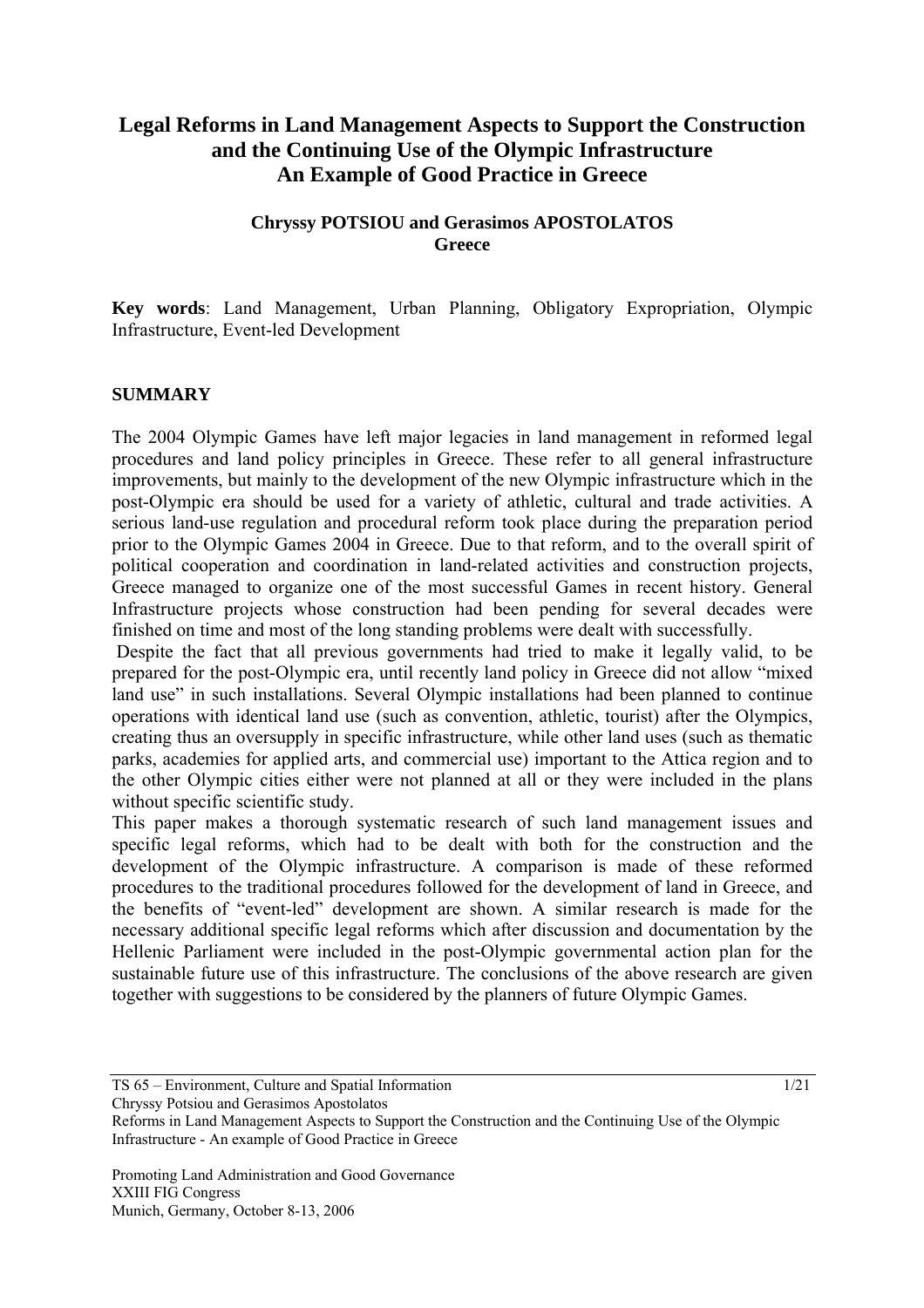# **Legal Reforms in Land Management Aspects to Support the Construction and the Continuing Use of the Olympic Infrastructure An Example of Good Practice in Greece**

## **Chryssy POTSIOU and Gerasimos APOSTOLATOS Greece**

## **1. INTRODUCTION**

The Olympic Games (OG) are considered to be a major international athletic, financial and social event. The successful organization of the 2004 OG brought Greece, a small country, into the center of global attention. Organizing the Games was characterized as the country's golden national opportunity. The general international approval regarding the success of the Games proved that Greece has developed the necessary capabilities and mechanisms to meet the emerging needs and challenges of a rapidly developing society. Much of the success was achieved due to a joint effort, unity among Greek politicians, accord within the Greek people, and an exemplary operation by the city of Athens administration during the period of the Games. The 2004 OG have left major material and intangible legacies. The material legacies include the improvement of all national general infrastructure and the specific Olympic installations, which through the necessary decisions and legal reforms can now serve multiple athletic, cultural, and commercial activity. They have created value not only to the installations themselves but also to the real estate within the broader surrounding areas (Zentelis, Labropoulos, 2004). The intangible legacies include the improved international reputation of the country, the updating and globalization of the Olympic spirit within the contemporary international scene, the introduction of general ideas like the integration of the Olympic culture into Hellenic general education, the general nation-wide feelings of confidence and optimism, and the introduction of volunteerism for the common benefit. Perhaps the most important outstanding legacy is the experience and know-how in technical, administrative, financial and legal issues related to land management and development.

Event-led development should be accompanied by tangible social and economic benefits of similar significance in order to balance the large financial expenditures and the necessary legal, social and political reforms (Potsiou, Zentelis 2005). From a surveyor's perspective, the organizing of this event is one of the best examples of the need for good practice in developing effective and less time-consuming procedures in land management issues and in land expropriation, building permit procedures, land-use regulations and land-use conversion procedures. It shows clearly how the organizing of such a major event within a fixed period of time can have a beneficial impact on land development and economic growth of the host country.

TS 65 – Environment, Culture and Spatial Information 2/21 Chryssy Potsiou and Gerasimos Apostolatos

Reforms in Land Management Aspects to Support the Construction and the Continuing Use of the Olympic Infrastructure - An example of Good Practice in Greece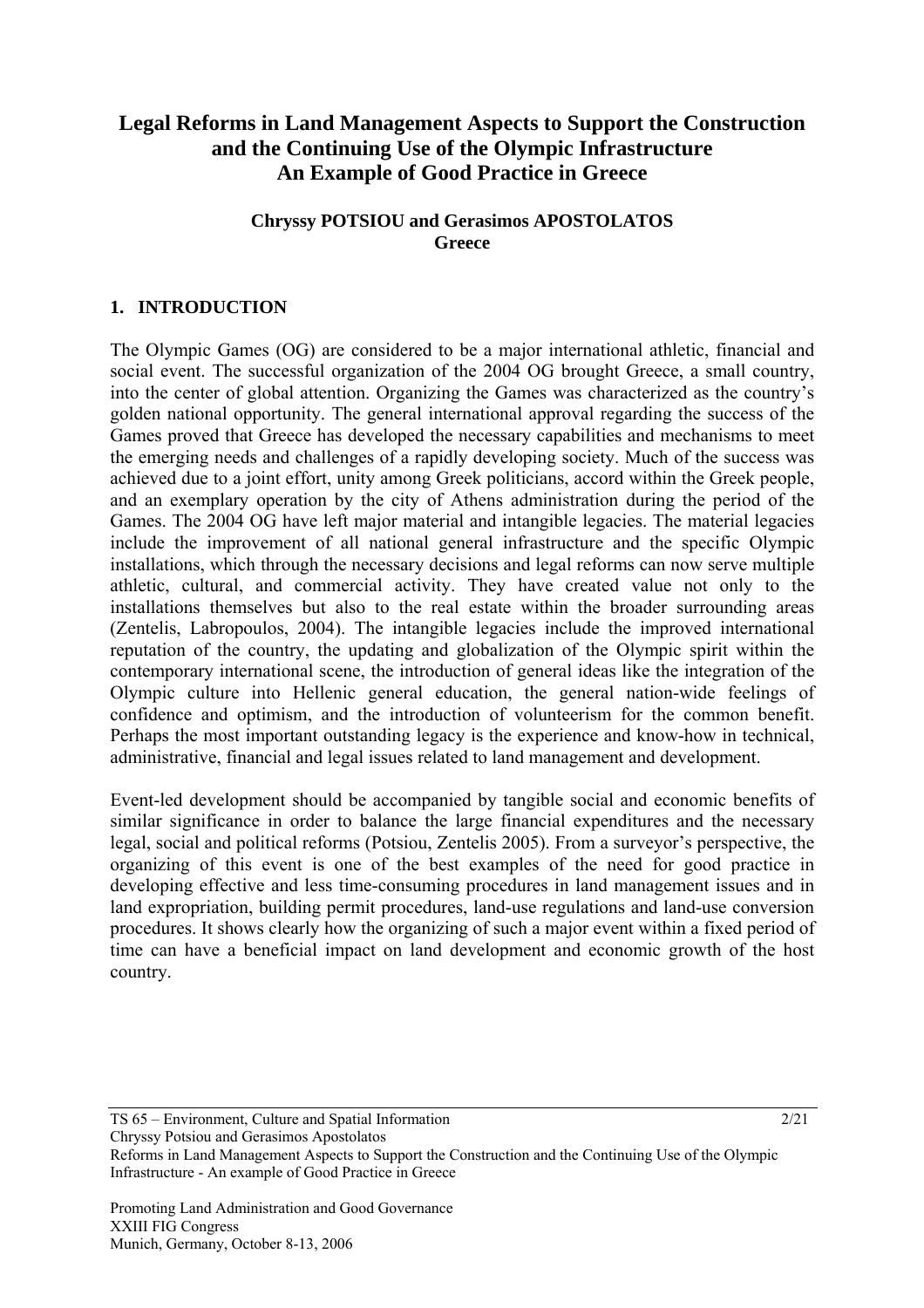## **2. LEGISLATION GOVERNING SPATIAL PLANNING AND LAND DEVELOPMENT IN GREECE**

Spatial and urban planning is considered to be the fundamental tool for decision making to define strategy for land development and to secure economic growth, social stability, environmental protection and quality of life. It is ruled by a unified legislative framework and regulations that are the basic tools, together with the Hellenic land administration system, aiming to create sustainable settlements which will be well integrated into the natural environment and the cultural heritage of each area.

Law 360/1976 and Law 2742/1999 with its amendments constitute the basic legal framework that rules the procedures for applying land policy and spatial planning in Greece. Despite the long effort and several administrative reforms the procedures of applying spatial planning are still costly and time-consuming. This process for the definition of zoning regulations at regional level included:

- − decision by a multi-ministerial Committee for the Coordination of Governmental Policy in the Field of Spatial Planning and Sustainable Development,
- − decision/approval by the National Council for Spatial Planning and Sustainable Development,
- − compilation of General Regional Framework for Spatial Planning and Sustainable Development, for each one of the 13 administrative Prefectures of Greece: Figure 1 shows by example the Regional Development Plan for the Prefecture of "Sterea Hellas",

− compilation of Special Framework for the Spatial Planning and Sustainable Development. These General and Special Framework for Spatial Planning and Sustainable Development define in a general manner the land use zoning in the Prefecture.



**Figure 1**. Regional Development Plan from the General Regional Framework for Spatial Planning and Sustainable Development of the Prefecture of "Sterea Hellas"

TS 65 – Environment, Culture and Spatial Information 3/21 Chryssy Potsiou and Gerasimos Apostolatos

Reforms in Land Management Aspects to Support the Construction and the Continuing Use of the Olympic Infrastructure - An example of Good Practice in Greece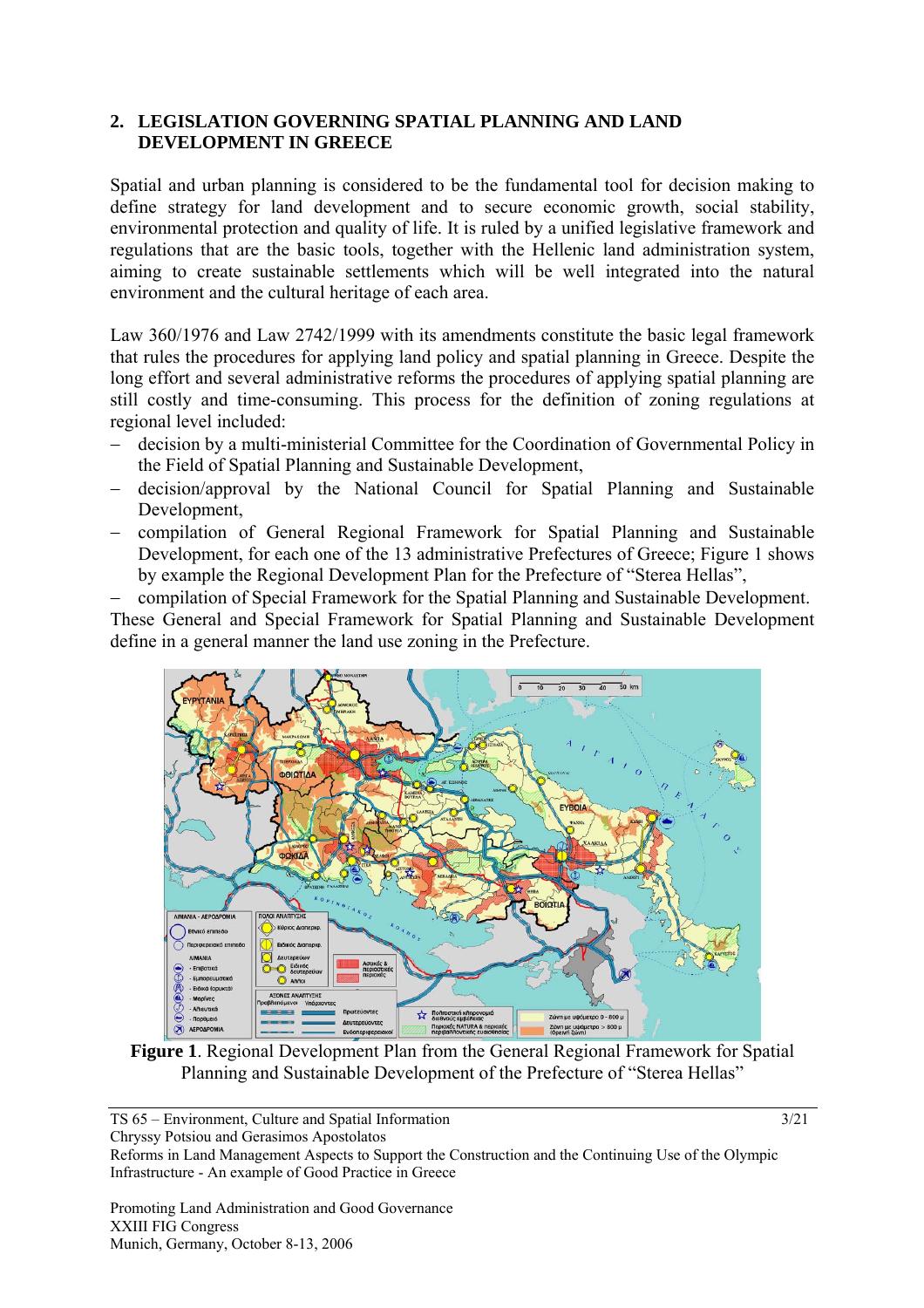The Regional Framework for Spatial Planning and Sustainable Development for 12 of the 13 Prefectures of the country (except Attica) were legislated (and published in the Governmental Gazette) in the period October 2003 – February 2004, while currently the study for the «National Spatial Plan for the completion and enactment of the General Framework for Spatial Planning and Sustainable Development» is being compiled. So far none of the Regional Special Framework for the Spatial Planning and Sustainable Development for various sectors of activities e.g., coastal zone, tourism, etc., has been completed and ratified.

Attica and Thessaloniki, the two largest regions of Greece are governed by special spatial planning procedures. In particular, Law 1515/1985 with its amendments defines the Regulation Plan for the spatial planning of the greater area of Athens and in general for the Region of Attica. Through this law the responsible agency (Organization of Planning and Environmental Protection of Athens) was established for the spatial organization of Attica named "Strategic Spatial Plan", the regional structure of the production sectors, the transportation system and other technical infrastructure, land policy and housing, zoning of specific interest or other special problems, and environmental monitoring and protection, etc. The relevant issues that refer to the greater area of Thessaloniki are ruled by Law 1561/1985. The National and Regional Spatial Plans and the environmental protection programs ratified by the above mentioned laws are completed, specialized, clarified and amended by Presidential Decrees which are published after a proposal by the Minister for the Environment, Physical Planning and Public Works.

Publication of such Presidential Decrees is a complicated and time-consuming administrative and legal procedure for which, first, a series of other ratifications and consultancies are needed by several agencies and legalized bodies, and second, the ratification by the Council of the State, the highest court of the state, is required.

Housing and urban planning and land development of urban areas larger than 2,000 inhabitants, including environmental protection, is defined by Laws 1337/1983 and 2508/1997 and their amendments and is accomplished in two stages. The first stage includes:

- − compilation of the Planning and Environmental Protection plan , and
- − compilation of the General Urban Plan for all urban and suburban areas and the plan for the spatial and housing organization of the "open city" for the non urban areas.

The second stage is the specialization and application of the first stage and it includes:

- − compilation of the Urban Planning study and the Urban Planning Implementation Act, and
- − ratification of the Urban Planning study by Presidential Decree and the Implementation Act by the Prefect.

For all the above mentioned reasons the ratification of an urban planning study may require 3 to 4 or more years until it is published in the Governmental Gazette. It is estimated that the total average time for the compilation and ratification of an urban planning study is approximately 8 years.

Construction permitting is also a long, complicated and time-consuming procedure in Greece, since it involves permitting from approximately 12 involved agencies.

Reforms in Land Management Aspects to Support the Construction and the Continuing Use of the Olympic Infrastructure - An example of Good Practice in Greece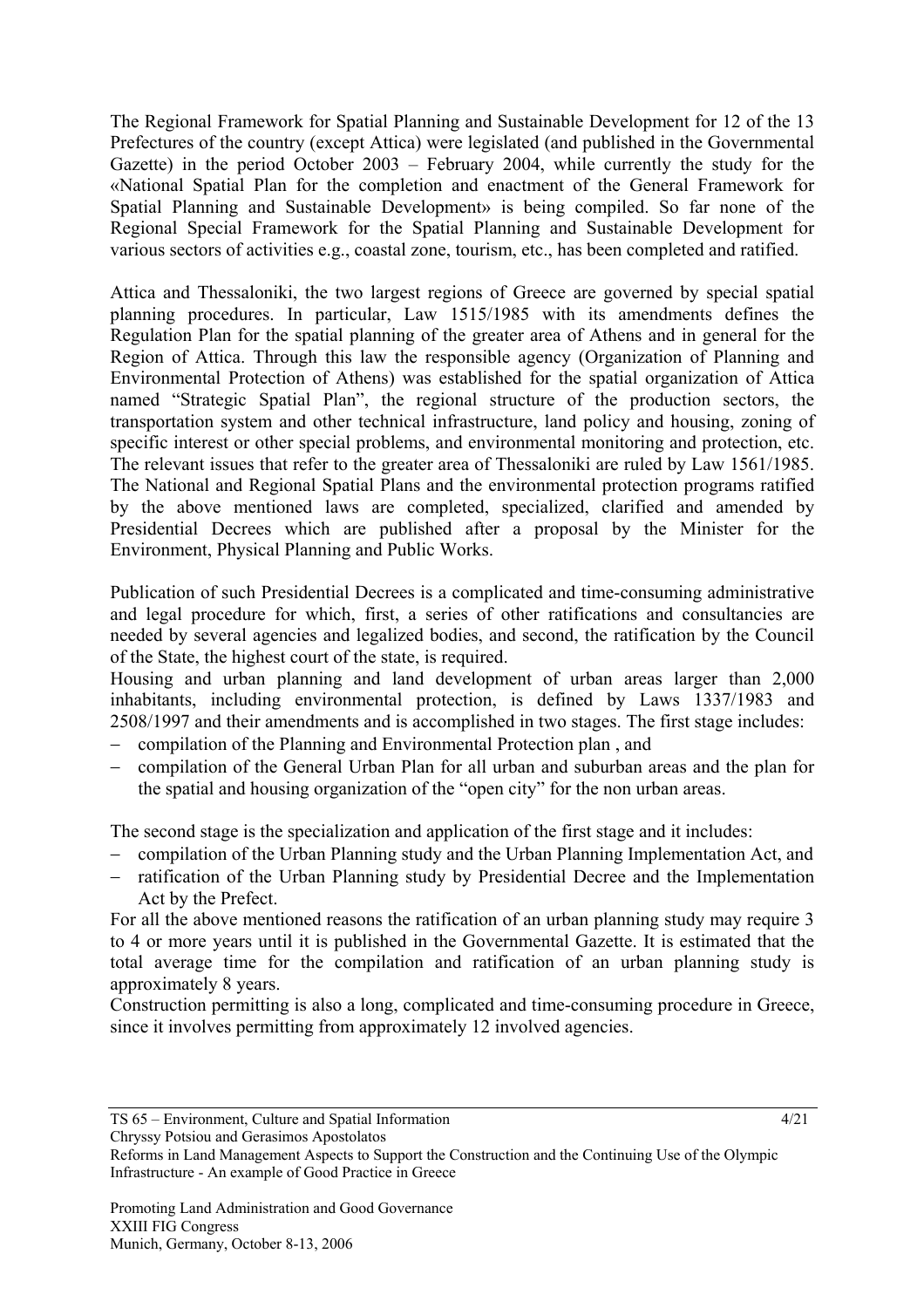# **2.1. Legislation Governing Obligatory Land and Real Property Expropriation in Greece**

The most serious restriction in the ownership of land included in the legislation of the Hellenic public law is the power of the state to apply obligatory expropriation of land and private property; this is the taking of private ownership with monetary compensation for the benefit of the public. Some benefits are: agricultural reform and rural land consolidation, spatial planning and urban land consolidation, construction of public schools, construction of basic infrastructure (i.e., road network, railway), the protection of cultural heritage and archaeological sites, environmental protection (i.e., of the coastal zone), and transmission of electric power.

Due to the significance of this state power, the definition and the legal nature of obligatory expropriation of land are clearly described in the Constitution and distinguished from the other restrictions of ownership included into the Civil Code. The Hellenic Constitution protects the private ownership of land and real property, yet it would have been against the ideas and philosophy of social operation if this protection was absolutely inviolable without any exceptions. The Constitution brings the necessary balance between the private and the public interest by allowing, by exception and only after a full compensation, the loss of ownership by the individual citizen when this will benefit the benefit of the public interest. Obligatory expropriation is not an obligatory sale transaction through the private law, but a one-sided state act of the public law. Obligatory expropriation is an absolute non-personal act, valid against everybody who claims ownership on the real property which is under expropriation. Only the state has the right to put in effect an obligatory expropriation procedure for the benefit of the state, local authorities and municipalities, and other legal persons of private and/or public law.

Historically the basic legislation, Law 1731/1939 (with amendments) and Law 797/1971 determined the procedures for obligatory land expropriation such as the announcement, compilation, withdrawal, determination of compensation, and adjudication of rights (Badekas 2000). The basic prerequisites for an obligatory land expropriation are the:

- − Proof of the existence of public benefit
- − Determination of the public benefit through legislation
- − Full compensation to the owner
- − Determination of the amount of compensation by the civil courts.

During recent decades an unreasonable frustration caused by innumerable and conflicting legislation regarding the application of obligatory expropriation became a common reaction among Greek citizens, lawyers and legislators. Some of the causes are:

- − The insufficient understanding in the field despite the broad need for obligatory land expropriation in practice
- − The failure of attempts to make a systematic legislative reform in 1976 and 1983
- − The frequency of random amendments made to the existing regulations, decrees, etc, by the responsible administration, intended to overcome weaknesses for an integrated and systematic approach to providing services, and

Reforms in Land Management Aspects to Support the Construction and the Continuing Use of the Olympic Infrastructure - An example of Good Practice in Greece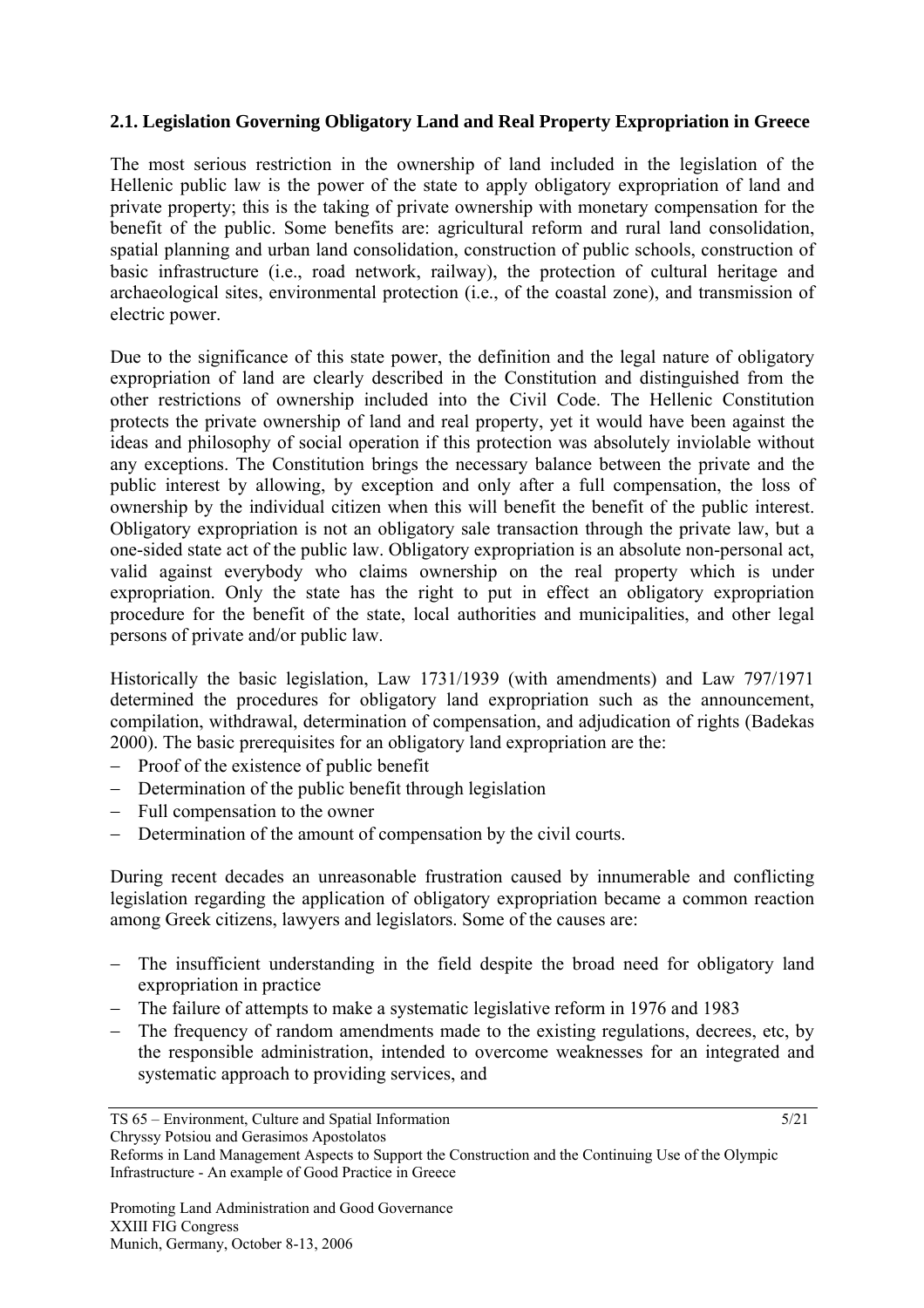The frequent change of legislation without analytical or persuasive reasoning that proves lack of general principles in the field (Choromidis 2000).

Land expropriation often involves judicial procedures which create long delays and frustration to both sides. These facts have made land expropriation procedures a costly and time-consuming process with considerable delays in the courts. The traditional procedures do not always create the necessary legal security, and thus create serious delays in land development, in the delivery time of the public works, the absorption of available financial budgets, etc. Recently, due to the harmonization efforts with the European Law, there is progress in reforming ideas that had been of broad application for many decades in Greece.

The OG, due to their temporary character, cannot justify a permanent expropriation of private ownership as such. Consequently, the use of obligatory land expropriation for this purpose would not have been an easy task if required to follow the existing legislative framework.

## **3. LAW AND PROCEDURAL REFORMS FOR THE CONSTRUCTION AND OPERATION OF THE OLYMPIC INSTALLATIONS**

It was obvious that it was impossible for the existing Hellenic institutional/legislative framework (spatial and urban planning procedures, obligatory land expropriation, building permitting procedures, and commercial real estate operating permitting procedures) to complete the construction and operation of the Olympic installations within the fixed time limit.

For this reason the Hellenic government chose to skip the traditional legislative procedures and adopt more flexible methods. These were intended to be legally valid while providing ways for achieving immediate results.

The total number of the Olympic installations that ware sited and constructed in various areas within the Hellenic jurisdiction was 38. For the construction of these installations the land had to be acquired first, the land-use restrictions and building regulations had to be defined and the necessary construction and operational permits had to be acquired. Thirty four of the installations are sited within the greater area of the Prefecture of Attica and the remaining four in the related large cities of Greece (Figure 2).

The Hellenic government decided that for the total procedures needed for:

- − spatial and urban planning and sitting of the Olympic installations,
- − obligatory expropriations for the necessary land acquisition,
- − construction/ building permits,
- − operational permits.

All relevant regulations should be ratified by the Hellenic Parliament through related laws and legislative regulations. A more detailed research made by the authors of this paper follows.

Reforms in Land Management Aspects to Support the Construction and the Continuing Use of the Olympic Infrastructure - An example of Good Practice in Greece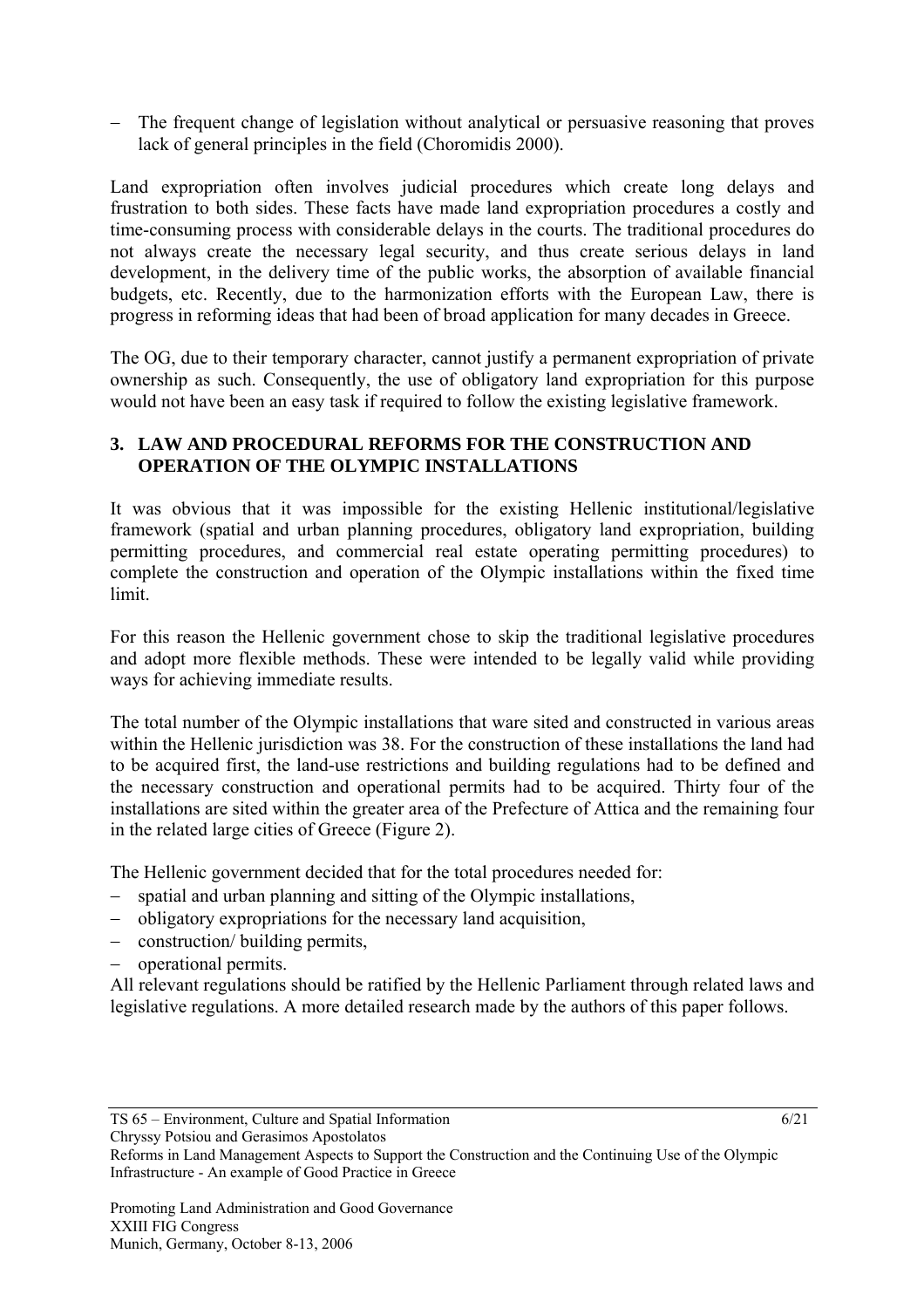

**Figure 2**. Olympic venues and Olympic transportation network

#### **3.1. Spatial and Urban-Planning Regulations and Restrictions for the Construction and Operation of the Olympic Installations**

Through the above mentioned process a legislative regulatory framework was created. Most of these regulations, such as Laws 2598/1998, 2730/1999, 2741/1999, 2819/2000, 2833/2000, 2882/2001, 2912/2001, 2947/2001, 3010/2002, 3057/2002, 3207/2003 and 3254/2004 refer to the pre-Olympic era for the accomplishment of the necessary constructions and their operation for the organization of the OG. Law 3342/2005 refers to the permitted land-use for the Olympic installations in the post-Olympic era. A description of these laws follows:

- a. By the Law 2598/1998 the "National Committee and the Organizing Committee of the Olympic Games-Athens 2004" were established and their operational procedures were defined,
- b. By the Law 2819/2000 the private company "Olympic Village 2004 SA" was established,
- c. By the Laws 2730/1999, 2833/2000, 2947/2001 the Olympic installations were sited and the building regulations and restrictions for those constructions were ratified,
- d. By the Laws 2741/1999, 2882/2001, 2912/2001, 3010/2002, 3057/2002 and 3207/2003 the regulations about the Olympic legislation were completed, amended, and updated, and
- e. By the Law 3254/2004 the framework was defined for the procedures for issuing the operation permits for the installations, the traffic regulations during the OG, etc.

Appendix 2 presents a list of the legislation referred to in this paper with a brief description of each.

TS 65 – Environment, Culture and Spatial Information 7/21 Chryssy Potsiou and Gerasimos Apostolatos

Reforms in Land Management Aspects to Support the Construction and the Continuing Use of the Olympic Infrastructure - An example of Good Practice in Greece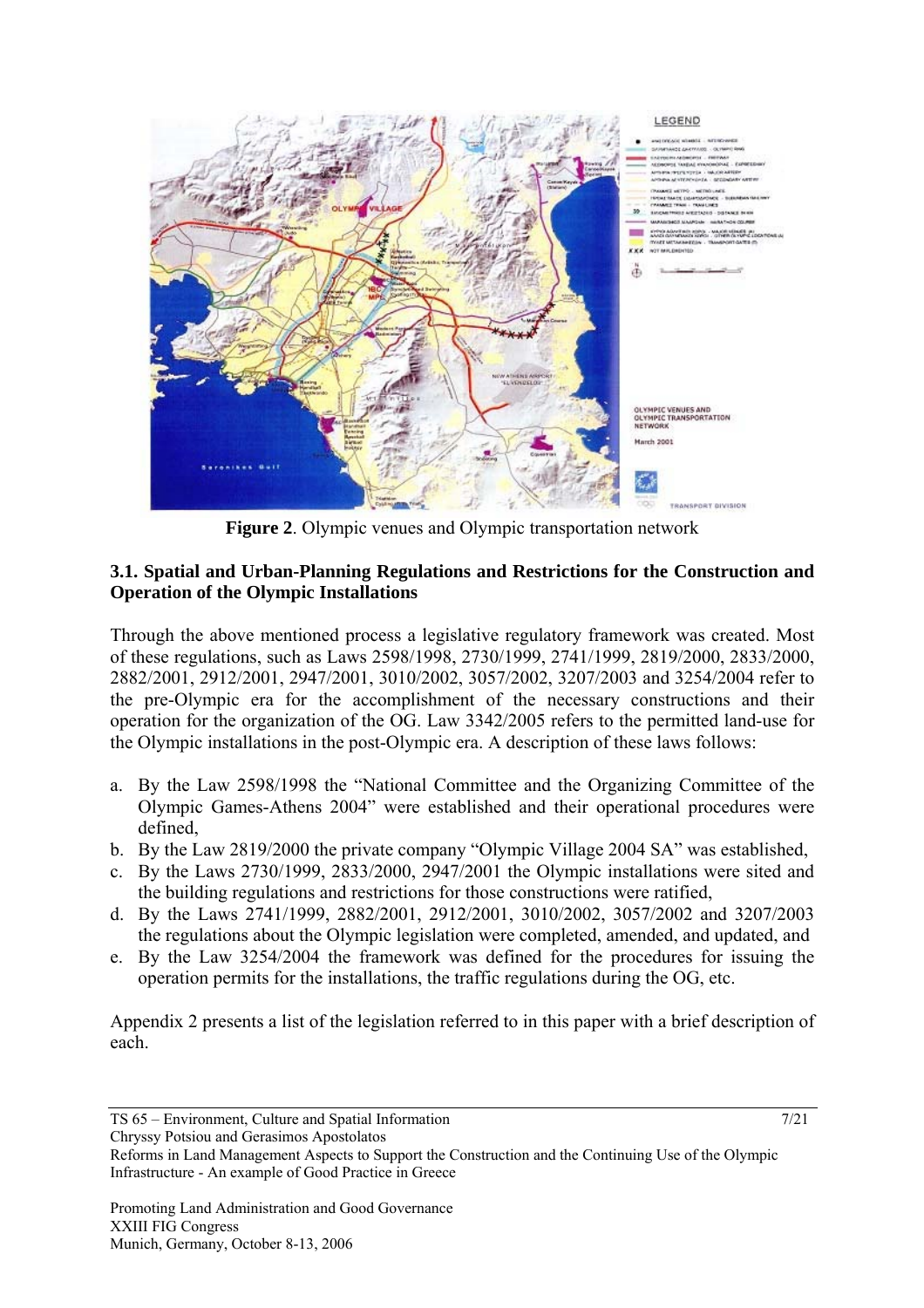There was a requirement that athletic installations built according to the technical specifications of the Games should be available for training for a two-month period prior to the Games. To achieve this goal it was decided that 60 of the existing athletic installations, all over the country and especially in the cities where the new Olympic installations were sited, should be modified, adjusted and improved according to the new specifications and be used as training sites.

Responsible agencies for the spatial sitting of the Olympic installations were the Deputy Ministry of Sports (which is under the responsibility of the Ministry of Culture) and the Secretariat General of Sports.

# **3.2. Construction/Building Permits for the Olympic Installations**

For the excavations and construction of the new Olympic installations, the renovation of the existing installations which were also integrated into the list of Olympic installations, the demolition of the old buildings and for the construction of additional auxiliary and supportive installations which were selected to be the training sites, the issuing of relevant building/construction permits was necessary. According to the urban planning legislation and procedures obtaining building permits normally requires several stages of controls from twelve land related agencies e.g., forest-land agency, archaeological service, etc. It is estimated that the average time for the compilation of the design and static study, the submission of all related documents and the issuing of the construction permission may require a period of 2-3 years (Potsiou, Ioannidis 2006). It is obvious that the issuing of these permits for all the Olympic installations, renovations, demolitions, etc, would have been a complicated and time-consuming procedure. In addition, this task would have been an extra work load to the urban planning offices in all areas where the Olympic installations were sited, thus giving an extra delay to the everyday land development needs in these areas.

To overcome this difficulty, the Hellenic government decided by Law 2730/1999 to give the responsibility to the Direction of OKK (Building Construction and Structural Regulation) located at the headquarters of the Ministry for the Environment Physical Planning and Public Works for the issuing of all construction permits for the Olympic installations. Two Ministerial decisions defined the necessary documents that should be submitted, and the procedure to be followed for issuing the construction permits. Based on this framework 133 construction permits were issued for all the Olympic installations and the accompanying and auxiliary buildings and constructions.

Two agencies were given responsibility for supervising the construction of the Olympic installations: the Ministry for the Environment Physical Planning and Public Works for 5 installations: Faliro, Hellinikon, Ag. Kosmas, Schinias, and Galatsi, and the Secretariat General of Sports for all the rest. The construction of the Olympic installations was contracted to the Private Sector (Hellenic Association of Consulting Firms, 2004).

TS 65 – Environment, Culture and Spatial Information 8/21 Chryssy Potsiou and Gerasimos Apostolatos

Reforms in Land Management Aspects to Support the Construction and the Continuing Use of the Olympic Infrastructure - An example of Good Practice in Greece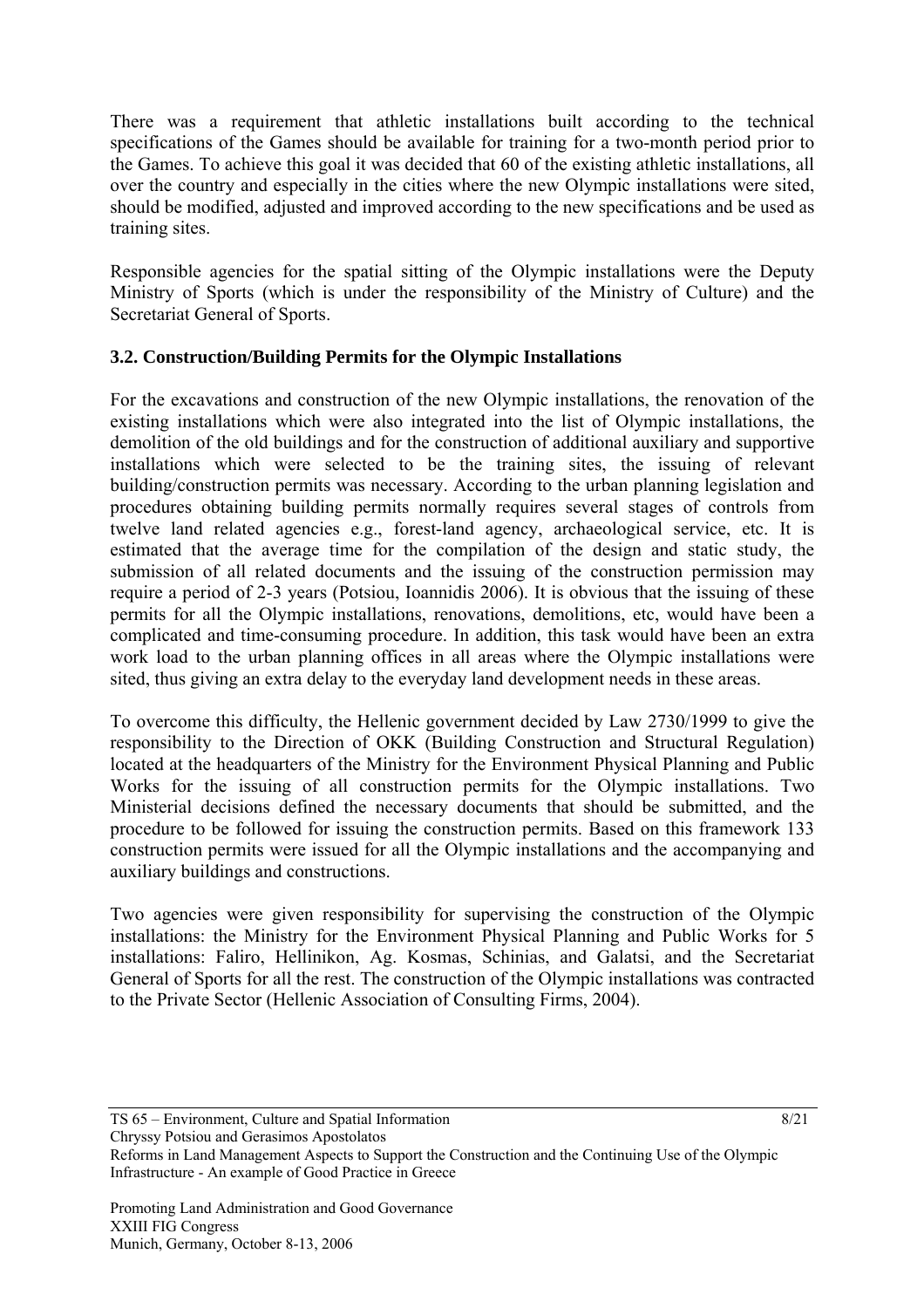## **3.3. Obligatory Expropriation for Land Acquisition to Build the Olympic Installations**

Especially for land expropriation purposes for the organization of the OG new laws were created such as Law 2598/1998, Law 2730/1999, and their several amendments in the following years by the Laws 2741/1999, 2819/2000, 2947/2001, 2992/2002, and 3057/2002. Law 2730/1999 has upgraded the organization of the OG to a "national opportunity to satisfy long-term needs of public interest, such as the spatial and urban reform of the broader area of Athens, the protection of natural and cultural heritage, and the creation of athletic, social, and tourist infrastructure". For better documentation of the long term needs the "public interest/benefit" criterion was used not only for justifying land expropriation but also for the general concept of the organization of the OG and the possibility to satisfy even longer term social needs which will extend into the post Olympic era.

The objectives of this new Law 2730/1999 were:

- − to guarantee the systematic and homogenous approach of the Olympic infrastructure regarding the spatial, environmental, and urban planning issues,
- − to improve the organizational and coordination capacity of the responsible agencies and to enable them to carry out their projects within scheduled deadlines,
- − to accelerate the procedures both for the acquisition of the necessary land and especially to avoid the problems which might arise through the existing legislation and its practical application, and for the construction of the Olympic installations.

When the state decides to expropriate privately owned real estate it puts into effect perhaps the most severe measure against private ownership. This demands a detailed documentation regarding the purpose of expropriating the real estate, but also regarding the need for expropriating the total area under consideration. In some cases the Council of the State (the highest Court) has decided that the reasoning was not fully documented (Decision of the Council of the State 534/2002). In some other cases the land under expropriation was part of a privately owned forest-land (the "forest-land" designation is a special restriction on the use of land). In this case the expropriation was permitted but the change of land-use was only allowed on a very small part of the estate.

The normal procedures that are followed for any kind of development in Greece which demand the acquisition of several permits from various involved agencies were not followed through in other cases. These expropriations and constructions were considered to serve the public benefit, to be urgent and to be of major importance. Neither cadastral tables nor cadastral maps were compiled prior to the expropriation as the existing legislation demands, and the procedures for the information of the public were not followed. To the contrary, more simple methods were used such as the compilation of simple survey plans of the area under expropriation listing the current owners without any specific research, and publication of the governmental decision for the expropriation. The traditional deadlines for acquisition of the land were not followed and the compensation amount was not decided or delivered according to the traditional long procedures.

For the temporary use of real estate that belonged to the state, local authorities, churches, monasteries and universities land expropriation was not necessary. The only commitment of

Reforms in Land Management Aspects to Support the Construction and the Continuing Use of the Olympic Infrastructure - An example of Good Practice in Greece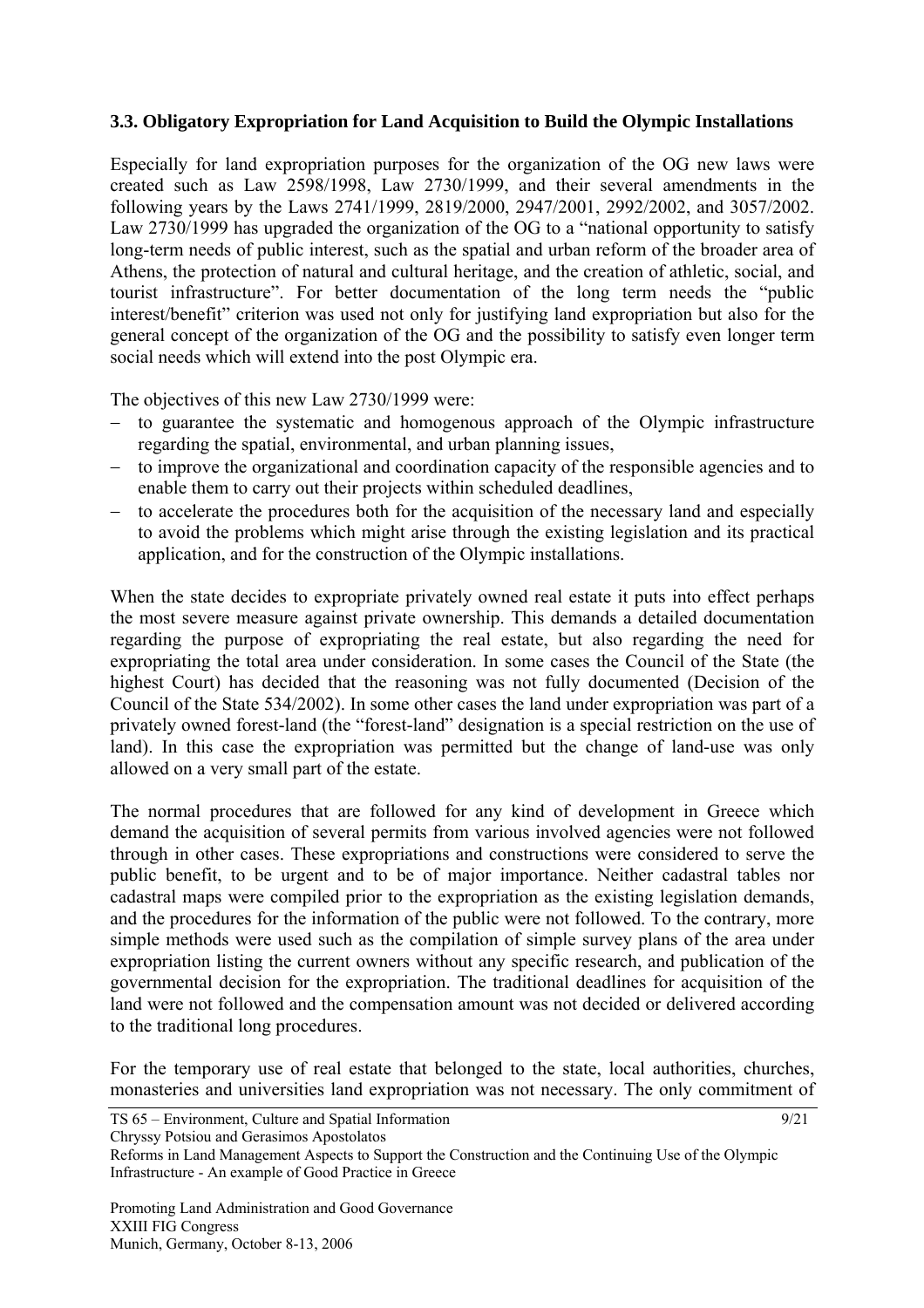the state was to pay for any damage or permanent change of the constructions and to give back the real estates to the original owners after the closing of the OG.

The effort to accelerate the process, and to skip all difficulties that might delay the procedure, made some Law experts skeptical in respect to the rights of the property owner and how well those rights were acknowledged, and which rights were significantly restricted. Examples of these rights are:

- the time defined by the traditional legislation and the means to be used to inform the owners,
- − the very restricted deadlines given by the reformed specific OG legislation for any objections filed by the owners, and
- the procedure followed for the estimation of the amount for compensations.

The total direct cost for land expropriation due to the Olympics 2004 installations was estimated to be approximately 275 million Euros. The land expropriation cost for Attiki Odos road network was 813 million Euros.

# **3.4. Operational Permits for the Olympic Installations**

At every Olympic installation other land-uses, besides the athletic uses, were planned and operated in parallel (see Appendix 1). For example the basic use of the Olympic Village was to house the athletes, yet several other land-uses such as shops, restaurants, doctors' offices, and exhibitions were included. The operational permit of each one of these uses, according to the Hellenic legislation, is governed by different specifications and procedures. The issuing of the relevant permits for such uses is controlled and published by the various responsible local agencies. The Hellenic government, aiming for a unified approach and quick results, defined by the Law 3254/2004 all the necessary specifications and procedures to be followed for issuing the operational permits of all Olympic installations by one single committee seated in Athens. The members of this committee were representatives from the related ministries and agencies; such as representative of the construction agency, the Ministry of Development, the Ministry for the Environment, Physical Planning and Public Works, Ministry of Public Order, Ministry of Health and Social Solidarity, the Fire Brigade, etc. Ministerial decisions defined the necessary documentation and its control for each Olympic installation, and the operational details for this committee.

## **4. GOVERNMENTAL INITIATIVES FOR THE POST-OLYMPIC SUSTAINABLE DEVELOPMENT OF THE OLYMPIC INSTALLATIONS**

Until recently "mixed uses" in the Olympic installations during the post-Olympic era were not legally possible through the existing legislation despite the intentions of the government. Most of the Olympic installations were planned to continue to serve identical uses (conventional, athletic, tourist). Other uses were either not planned or were mentioned in a general form referring to all installations without any particular specialized study. Government decided to face these problems by the Law 3342/2005. By this law a specific agency, the General Secretariat for the Post-Olympic Development of the Olympic

TS 65 – Environment, Culture and Spatial Information 10/21 Chryssy Potsiou and Gerasimos Apostolatos

Reforms in Land Management Aspects to Support the Construction and the Continuing Use of the Olympic Infrastructure - An example of Good Practice in Greece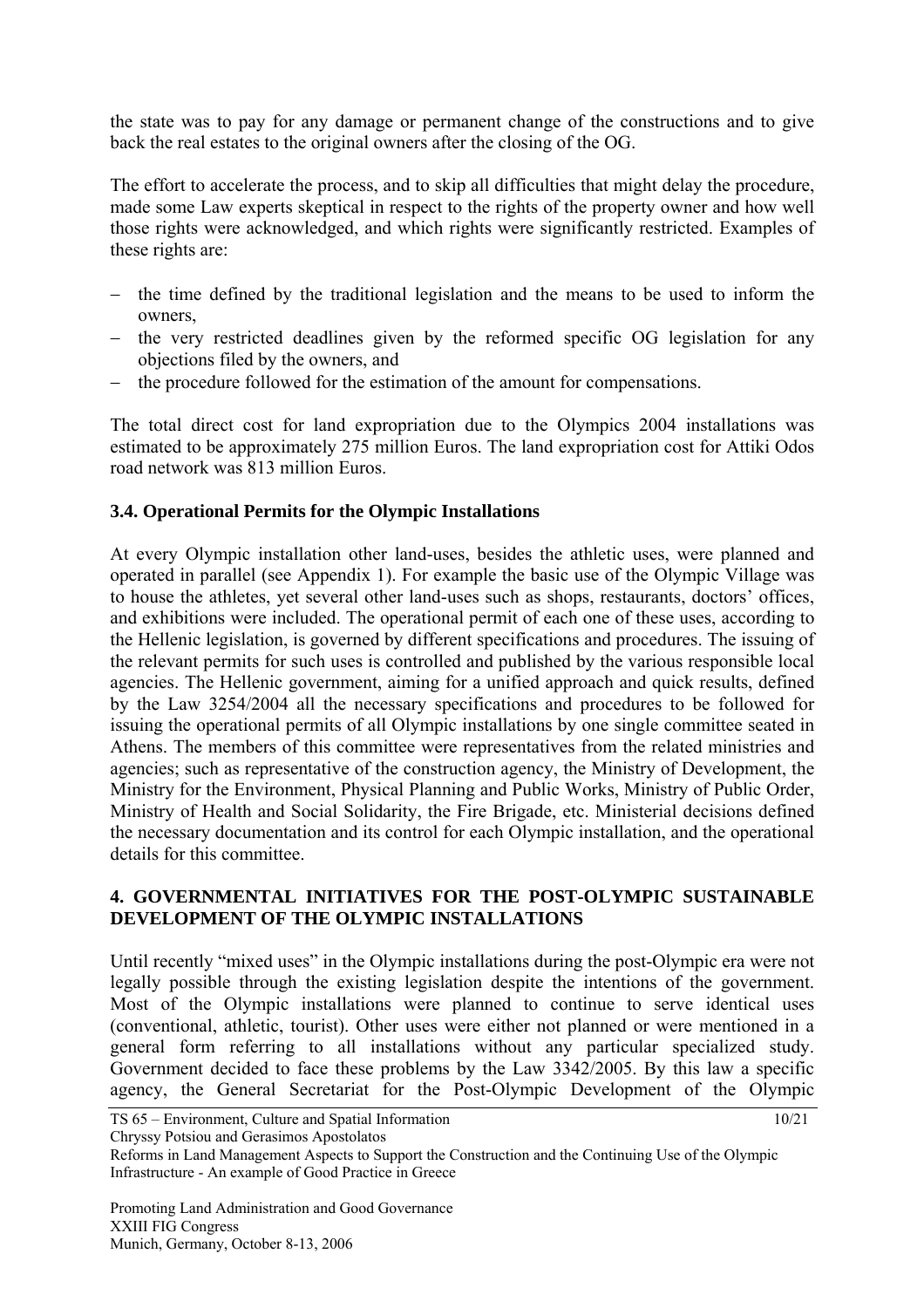Installations was established as a successor to the existing General Secretariat for the Olympic Games 2004 which was established by Law 2730/1999. This agency was responsible for issuing the post-Olympic land-use/operational permits. The post-Olympic operational permits procedures and regulations of Olympic installations specified in article 9, are governed by law 3342/2005 creating a field of economic security for the investor. Specific uses are defined and operations are cited for each installation separately. The "mixed uses" strategy was considered necessary in order to reduce the operational and maintenance costs, to maintain quality, to integrate disparate uses into the surrounding urban network, and to preserve their public character.

Appendix 1 is a product of the research made by the authors of this paper. It gives a list of the Olympic Installations and presents a comparison of land-uses, regarding the uses defined for each installation during the OG, the uses defined for each installation for the post-Olympic era, and the amendments made through the post-Olympic legislation.

Immediately after the OG, the government established a state-owned private company named "OLYMPIC REAL ESTATE SA" and transferred the ownership of all 38 Olympic installations to that company. This company is responsible for operating the facilities. Estimated maintenance and operational costs led to the decision that 17 out of the 38 installations are to be turned over to the private sector for operations. Two years after the completion of the OG operational plans and procedures for three (Goudi, Galatsi and the International Broadcasting Centre in Maroussi) out of the 17 facilities have been completed.

## **5. CONCLUSIONS**

The research made by the authors of this paper indicates that the OG have a significant land development and construction impact in the hosting country. This in turn is dependant upon land management and development policies for efficiency and control.

Legal issues and procedures regarding land management play a critical role. In countries where land management procedures are costly and time-consuming specific legal and procedural reforms must be considered as high priority issues.

- Land management issues and development procedures related directly to the OG include:
- spatial planning for the location of the Olympic installations (permanent and temporary),
- − additional spatial planning for the post-Olympic era
- − land-use permitting and zoning issues,
- − land-taking (expropriation) for performance sites,
- − construction permitting,
- − selection of contractors and contracting procedures for the construction of the installations,
- − operational permitting during the OG,
- land-use permitting for the post-Olympic era, and
- selection of managers/operators and contracting procedures for post-Olympic use of the installations.

Reforms in Land Management Aspects to Support the Construction and the Continuing Use of the Olympic Infrastructure - An example of Good Practice in Greece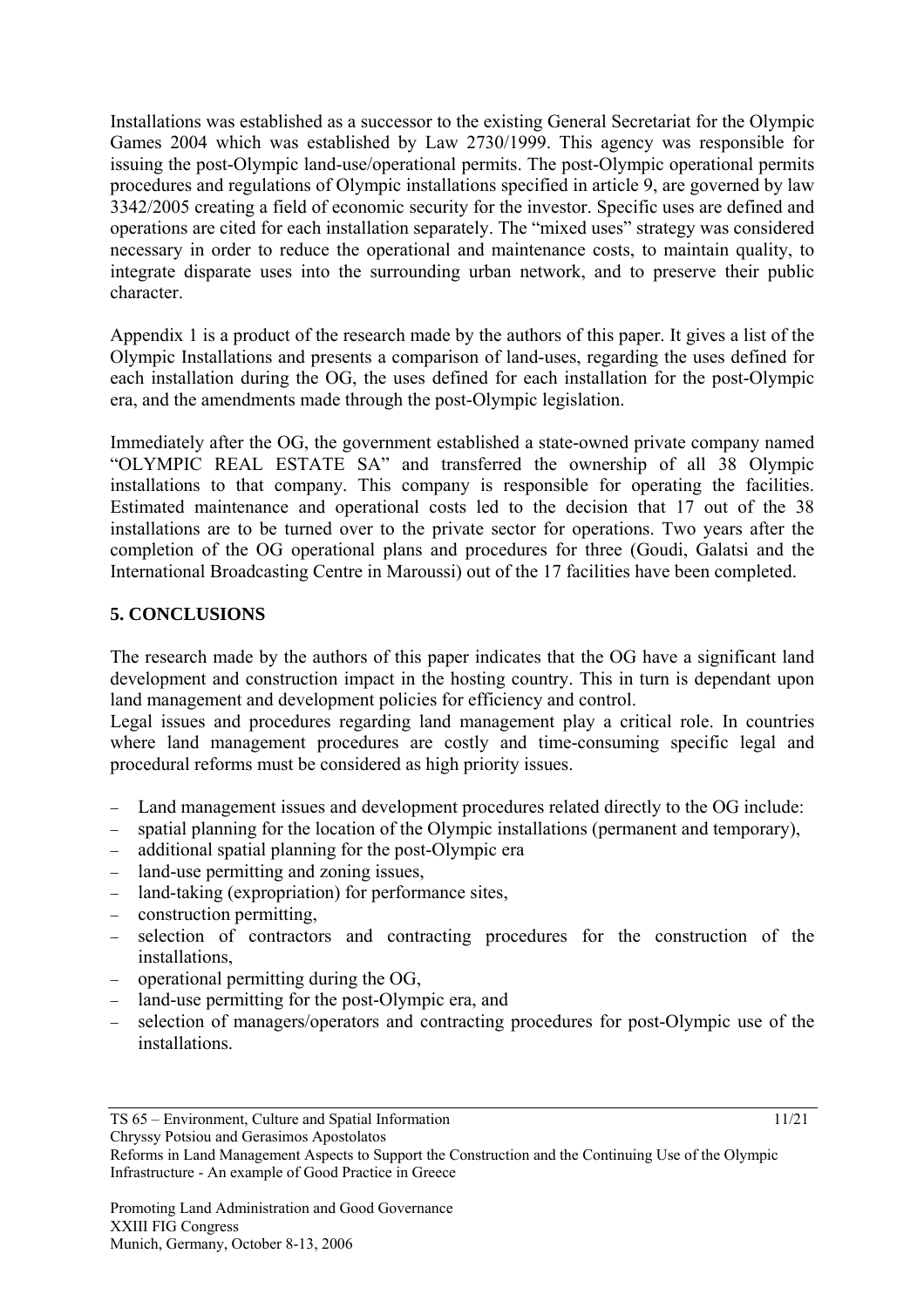Deadlines and time constrains introduce urgency into the preparation for the OG; time delays increase costs due to inefficiency and inflation; construction projects rushed to completion nearly always introduce extra cost.

Land use policies should be reviewed and revised if necessary to allow for mixed-use zoning since the OG necessarily brings together athletic, commercial, residential and entertainment sites in close proximity.

Any nation who would host the OG should plan for a consolidation of responsibility and accountability among the many public agencies in a position to enact control. Consolidation of the permitting process is of vital importance. Enabling legislation should be considered which would provide for expediting land-takings while respecting land owners' rights. Construction projects cannot be expedited where construction permitting is weighted down by an unwieldy bureaucratic process. Legislation should be introduced which will produce a smooth and efficient process.

An important early (prior to the OG) consideration is how the Olympic sites and facilities will be used after the OG. In addition to legislation to allow for "mixed-use" development, legislation may also be required to allow for "parallel use" facilities, when structures may be built, for instance, as temporary housing for athletes during the OG with the intension that those structures will become rental or ownership housing after the completion of the OG.

## **REFERENCES**

Badekas J., 2000. Cadastre. National Technical University of Athens (in Greek).

- Choromidis J., 2000. Obligatory expropriations. ISBN 960-91445-0-0, Thessaloniki (in Greek).
- Hellenic Association of Consulting Firms, 2004. Greek Consultants Facing the Olympic Challenge. HELLASCO, Athens.
- Potsiou C., Zentelis P., 2005. Greece after the Gold Rush Impact Analysis and Sustainability of the 2004 Olympic Infrastructure. Proceedings of FIG Working Week 2005, Cairo, Egypt, unpaginated CD-ROM.
- Potsiou C., Ioannidis C., 2006. Informal settlements in Greece: The mystery of missing information and the difficulty of their integration into a legal framework. Proceedings of  $5<sup>th</sup> FIG Regional Conference, Accra, Ghana, unpaginated CD-ROM.$
- Zentelis P., Labropoulos, T., 2004. Impact of the Athens 2004 Olympic Games on Real Estate in Greece. Journal of Property Tax Assessment & Administration (IAAO), Volume 1, Issue 3, pp. 5-20.

Reforms in Land Management Aspects to Support the Construction and the Continuing Use of the Olympic Infrastructure - An example of Good Practice in Greece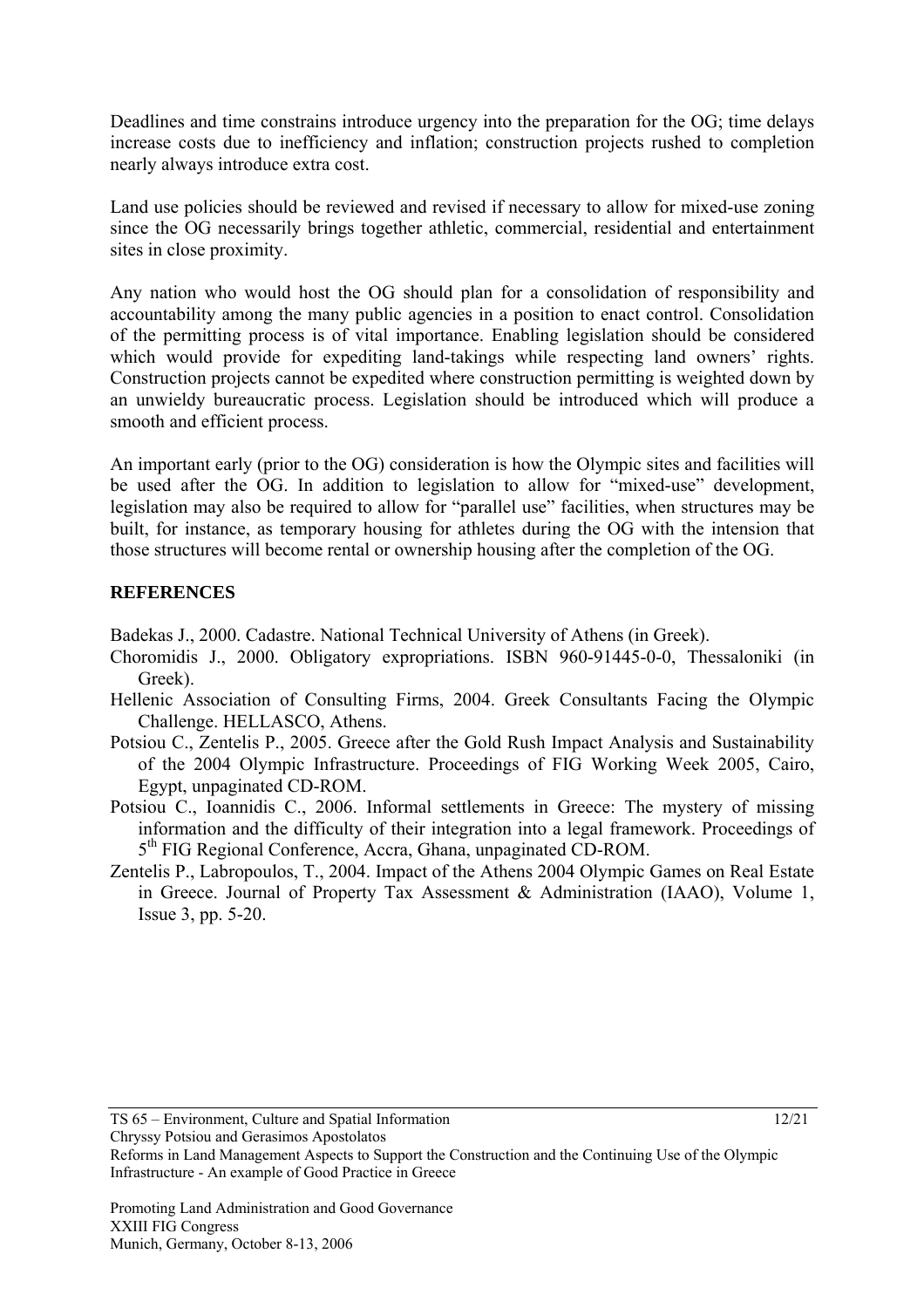|                | <b>Appendix 1</b>                                                                                                                                                                                                                                         |                                                                                                                                                                                                                                                                                                                                                                                                                                                                                                                                                   |                                                                                                                                                                                                                                                                                                                                                                                                                                                                                                                                                                                                                                                                                                                                                                                                                                  |  |  |
|----------------|-----------------------------------------------------------------------------------------------------------------------------------------------------------------------------------------------------------------------------------------------------------|---------------------------------------------------------------------------------------------------------------------------------------------------------------------------------------------------------------------------------------------------------------------------------------------------------------------------------------------------------------------------------------------------------------------------------------------------------------------------------------------------------------------------------------------------|----------------------------------------------------------------------------------------------------------------------------------------------------------------------------------------------------------------------------------------------------------------------------------------------------------------------------------------------------------------------------------------------------------------------------------------------------------------------------------------------------------------------------------------------------------------------------------------------------------------------------------------------------------------------------------------------------------------------------------------------------------------------------------------------------------------------------------|--|--|
|                | <b>Olympic Installation</b>                                                                                                                                                                                                                               | Olympic Use                                                                                                                                                                                                                                                                                                                                                                                                                                                                                                                                       | Post-Olympic use                                                                                                                                                                                                                                                                                                                                                                                                                                                                                                                                                                                                                                                                                                                                                                                                                 |  |  |
|                | Schinias Olympic Rowing<br>and Canoeing Center (SCH)                                                                                                                                                                                                      | Creation of a center with importance beyond the<br>immediate area, where Olympic installations will be<br>located together with auxiliary athletic installations.<br>Environmental center for the protection, preservation,<br>promotion and improvement of the ecology and the<br>natural biotope of the area.<br>Construction and operation of the Olympic Rowing and<br>Canoeing Center on a parcel of 123 hectares.                                                                                                                           | Pre-Olympic legislation: Multi-functional use as a site that fulfils the<br>criteria for environmentally friendly sports, tourism-recreation, social<br>and cultural activity, and will serve the needs of the greater Athens<br>area.<br>Installations of special environmental infrastructure, which are<br>harmonized with a balanced restoration and protection of the natural<br>biotope of the area.                                                                                                                                                                                                                                                                                                                                                                                                                       |  |  |
|                |                                                                                                                                                                                                                                                           | Use of the water areas for training in rowing and canoeing<br>and/or organizing competitive events at national and<br>international level in these sports.<br>Controlled access by the public to the water areas, from<br>specific access points, for specific numbers of visitors,<br>during specific hours of the day.<br>Forbidden activities:<br>- littering, noise-making, disturbance of fauna<br>- use of power boats, swimming                                                                                                            | <b>Post-Olympic legislation: -</b>                                                                                                                                                                                                                                                                                                                                                                                                                                                                                                                                                                                                                                                                                                                                                                                               |  |  |
| $\overline{2}$ | Hellinikon Olympic Complex<br>Indoor Installations:<br>- Fencing Hall (HEF)<br>- Basketball Center (HEL)<br>Open air Installations:<br>- Softball Stadium (SFB)<br>- Baseball Center (BAS)<br>- Hockey Center (HOC)<br>Canoe/Kayak Slalom Center<br>(CAK) | Creation of a center with importance beyond the<br>immediate area, where Olympic installations will be<br>located together with auxiliary athletic installations<br>Construction, on a parcel of 150 hectares, and operation of<br>sports fields and warm-up areas and other auxiliary<br>installations, necessary for the specific sports; also the<br>public spectator areas for circulation and seating<br>Construction of a figure-of-eight competition course for<br>canoe and kayak with amphitheatric arch seating for 5000<br>spectators. | Pre-Olympic legislation: Multi-functional use of combined sites for<br>athletic, tourism-recreation, social and cultural service of the greater<br>Athens area.<br>Permanent installation:<br>• Hockey field with seating capacity of 3.000<br>Permanent indoor competition space of seating capacity of 8.000<br>$\bullet$<br>Multi-purpose space for events<br>• The buildings which are incorporated in the complex and which<br>operate as support facilities for the two indoor halls.<br>The public space - "central plaza" - will remain only to the extent that<br>it will be integrated into the total future planning for the Hellenikon<br>Metropolitan Park.<br>The internal Olympic "Boulevard" and its parking facilities are<br>temporary.<br>Post-Olympic legislation: Permitted additional uses and operations: |  |  |

TS 65 – Environment, Culture and Spatial Information 13/21

Chryssy Potsiou and Gerasimos Apostolatos

Reforms in Land Management Aspects to Support the Construction and the Continuing Use of the Olympic Infrastructure - An example of Good Practice in Greece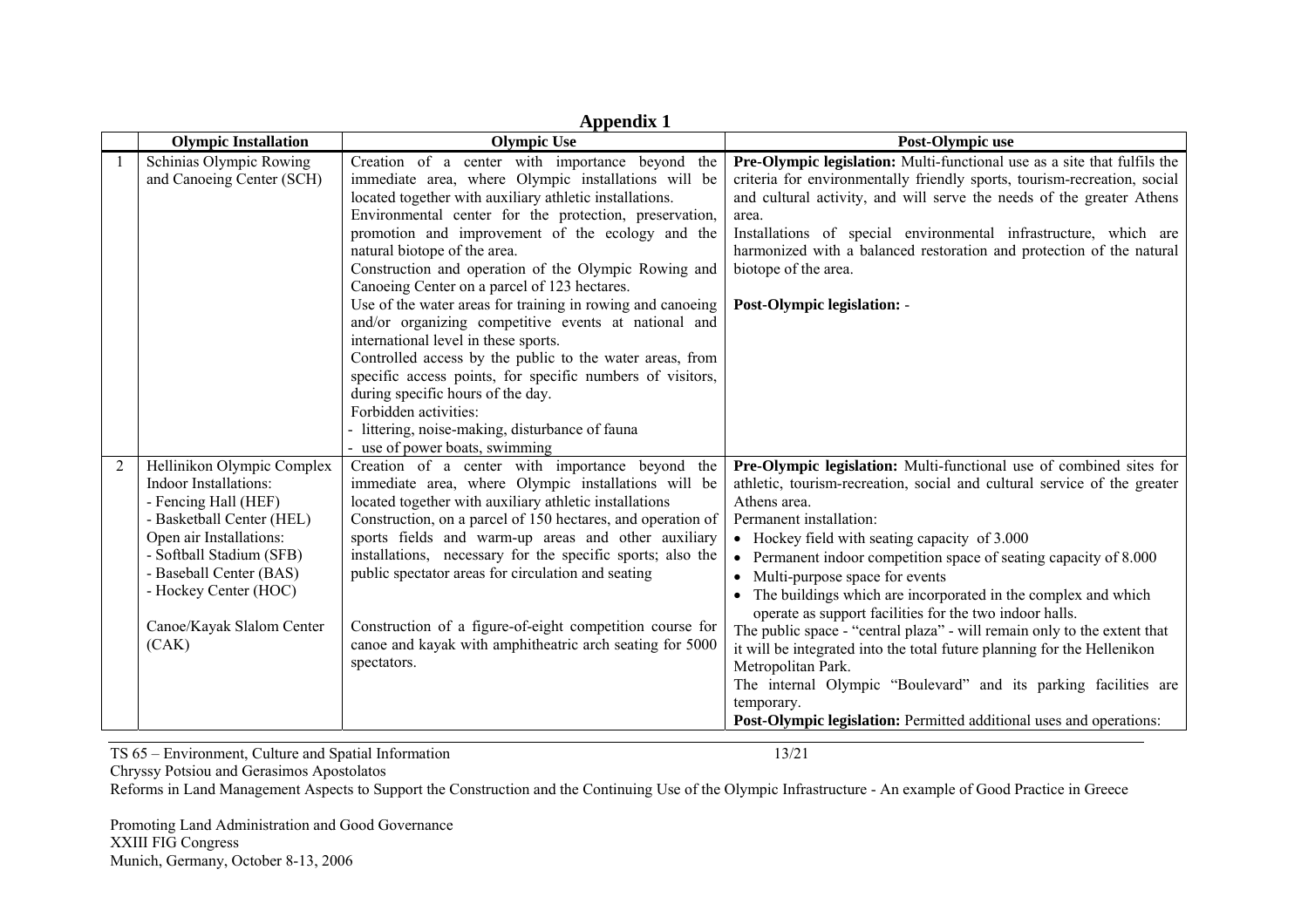|                |                                                  |                                                                                                                                                                                                                               | • Canoe/Kayak Slalom Centre:<br>for the Olympic installations: commercial shops for renting or sale of<br>athletic goods, food service establishments,<br>for the surrounding area: thematic park, water park<br>• Basketball and Fencing: cultural events, commercial shops, food<br>service establishments, exhibitions.<br>Softball, Baseball and Hockey; auxiliary installations for athletic<br>purposes, cultural events, food service establishments. |
|----------------|--------------------------------------------------|-------------------------------------------------------------------------------------------------------------------------------------------------------------------------------------------------------------------------------|--------------------------------------------------------------------------------------------------------------------------------------------------------------------------------------------------------------------------------------------------------------------------------------------------------------------------------------------------------------------------------------------------------------------------------------------------------------|
| 3              | Ano Liosia Attica Wrestling<br>Indoor Hall (LIH) | Construction and operation of the "Olympic Wrestling<br>Indoor Hall" on a parcel of about 6.5 hectares                                                                                                                        | Pre-Olympic legislation:<br>-A new decision for the ratification of the environmental regulations is<br>needed for the post-Olympic use of the indoor hall and the other<br>possible extensions e.g., parking                                                                                                                                                                                                                                                |
|                |                                                  |                                                                                                                                                                                                                               | Post-Olympic legislation: Planned facilities:<br>- Schools and cultural academies<br>- national archives for audio-visual content<br>Permitted auxiliary uses and operations:<br>- commercial uses, food service and recreation establishments<br>- housing and hostels                                                                                                                                                                                      |
| $\overline{4}$ | Galatsi Olympic Hall (GAL)                       | Construction and operation of the "Olympic Sports Indoor<br>Hall for Table Tennis & Rhythmic Gymnastics" on a<br>parcel of about 1hectare.                                                                                    | Pre-Olympic legislation: Serve combined use of sports, tourism-<br>recreation, social and cultural activities of the greater area of Athens. A<br>new decision for ratification of the environmental regulations for the<br>post-Olympic use of the indoor hall and possible other extensions e.g.,<br>parking.                                                                                                                                              |
|                |                                                  |                                                                                                                                                                                                                               | Post-Olympic legislation: Permitted additional uses and operations:<br>- commercial shops, food service establishments<br>- cultural events<br>- thematic entertainment area                                                                                                                                                                                                                                                                                 |
| 5              | Markopoulo Olympic<br>Shooting Center (SHO)      | Construction and operation on a parcel of 30.67 hectares.<br>The parcel was granted by the Secretariat General of<br>Sports exclusively for the construction of the shooting<br>center but only for the time of the Olympics. | Pre-Olympic legislation: -<br>Post-Olympic legislation: Permitted uses:<br>- Cultural events                                                                                                                                                                                                                                                                                                                                                                 |

TS 65 – Environment, Culture and Spatial Information 14/21

Chryssy Potsiou and Gerasimos Apostolatos

Reforms in Land Management Aspects to Support the Construction and the Continuing Use of the Olympic Infrastructure - An example of Good Practice in Greece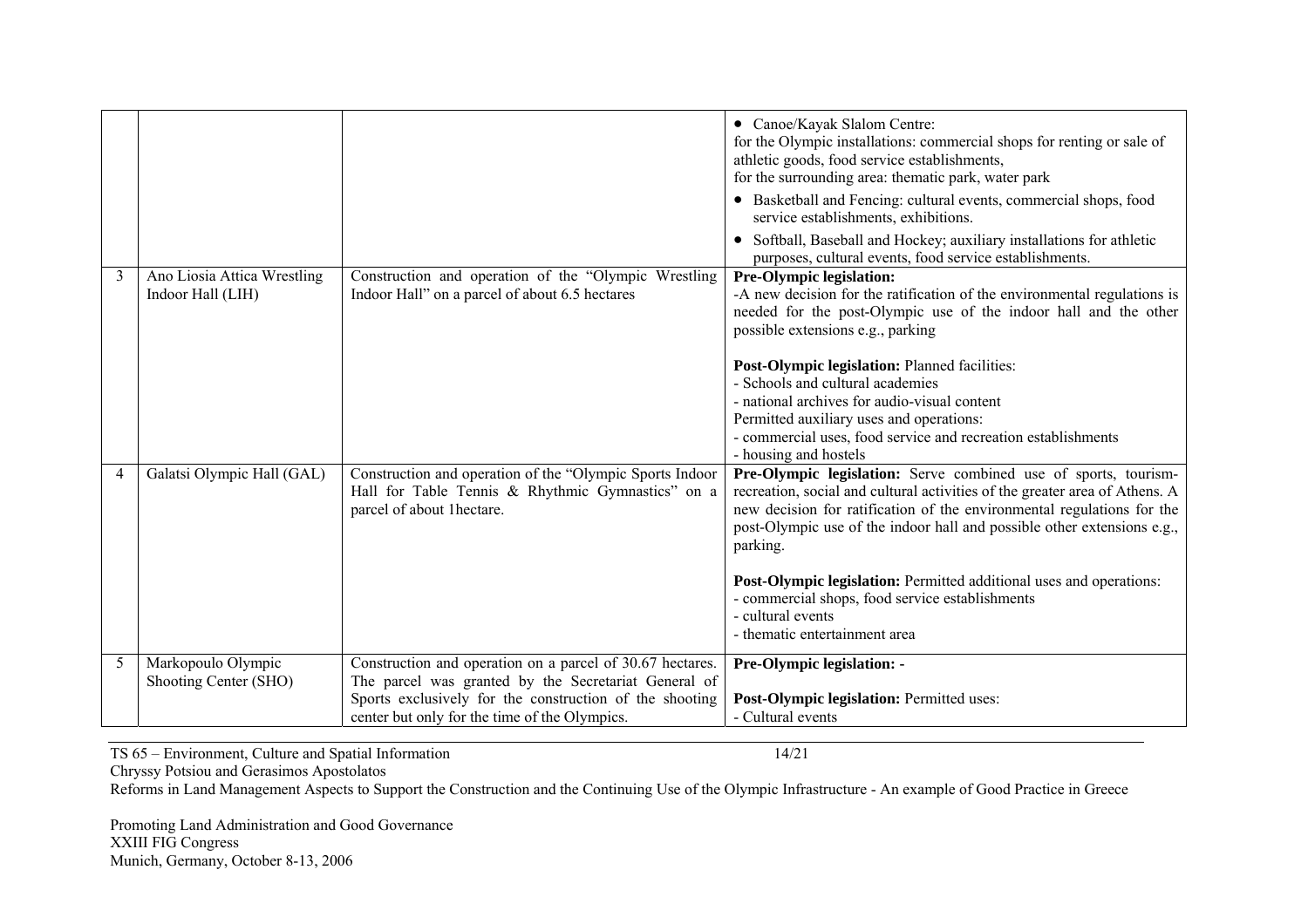|   |                                                                     | When this event is completed the control of the parcel<br>reverts to the original owners (Ministry of Agriculture)<br>without the need for further transaction                                                                                                                                                                                                                                                                                                                                                                                                                                                                                                                                                                                                                                                                                            | - Commercial shops for sale of necessary goods for shooting<br>- food service establishments, tourist lodging.                                                                                                                                                                                                                                                                                                                                                                                                                                                                                                                                                                                                                                                                                                                                                                                                                                                                                                     |
|---|---------------------------------------------------------------------|-----------------------------------------------------------------------------------------------------------------------------------------------------------------------------------------------------------------------------------------------------------------------------------------------------------------------------------------------------------------------------------------------------------------------------------------------------------------------------------------------------------------------------------------------------------------------------------------------------------------------------------------------------------------------------------------------------------------------------------------------------------------------------------------------------------------------------------------------------------|--------------------------------------------------------------------------------------------------------------------------------------------------------------------------------------------------------------------------------------------------------------------------------------------------------------------------------------------------------------------------------------------------------------------------------------------------------------------------------------------------------------------------------------------------------------------------------------------------------------------------------------------------------------------------------------------------------------------------------------------------------------------------------------------------------------------------------------------------------------------------------------------------------------------------------------------------------------------------------------------------------------------|
| 6 | Markopoulo Olympic<br>Equestrian Center (EQU) and<br>new Race Track | Construction and operation on a parcel of 211.2 hectares,<br>of the following:<br>Olympic Equestrian Centre<br>Race Track of Athens.<br>Three zones are created:<br>Zone 1: Includes the main entrance to the Equestrian<br>Centre, the circumferential road and the pedestrian road.<br>Temporary buildings are permitted along the pedestrian<br>road.<br>Zone 2: construction of the Equestrian Center which<br>includes open air arenas with spectator seating, fields,<br>parking, roads, squares. Hall with covered seating, indoor<br>arena, restaurant, administration offices, indoor training<br>fields, warm-up areas, stables, store houses, laboratories,<br>veterinary clinic, staff housing, auxiliary buildings<br>Zone 3: Area for the $4th$ stage of the sport (Cross<br>Country), similar to a park.<br>Zone 4: area of the race track | Pre-Olympic legislation:<br>Zone 1: there is no particular use for the post -Olympic era so the<br>general use is valid.<br>Zone 2: permitted use: construction of a horse museum, school for<br>horseback ridding, and two refreshment stands.<br>Zone 3: Park appropriate for cross country sport.<br>Zone 4: construction of a hotel with particular construction regulations<br>(excluded from post-Olympic uses are: night clubs, houses and casino)<br>Post-Olympic legislation: Additional permitted uses: Zone 1: guard<br>room with WC, ticket counters, golf field. No other special use.<br>Zone 2: Equestrian Centre with open air arenas, fields, stables, store<br>veterinary clinic, indoor arena, administration offices,<br>rooms,<br>horseback riding museum, relevant schools, shops for relevant sale,<br>exhibitions, food service establishments, auction houses, restaurants,<br>parking, hotel, helicopter field, golf field.<br>Zone 3: Park with the possibility to become a golf field. |
|   | Goudi Olympic Complex<br>(PCO)/ Modern Pentathlon<br>Venue          | Creation of a center with importance beyond the<br>immediate area, where Olympic installations will be<br>located together with auxiliary athletic installations.<br>Environmental center for the protection, preservation,<br>promotion and improvement of the ecology and the<br>natural biotope of the area.                                                                                                                                                                                                                                                                                                                                                                                                                                                                                                                                           | Pre-Olympic legislation: Serve combined use of sports, tourism-<br>recreation, social and cultural activities of the greater area of Athens<br><b>Post-Olympic legislation:</b><br>Goudi installations are permanent. Additional permitted uses:<br>- cultural events.<br>- food service establishments<br>- open air public congregation areas.                                                                                                                                                                                                                                                                                                                                                                                                                                                                                                                                                                                                                                                                   |
| 8 | Nikaia Olympic Weightlifting<br>Hall (NIH)                          | Construction and operation of the indoor Weightlifting<br>Hall, hostel, parking areas, on a parcel 4.4 hectares.                                                                                                                                                                                                                                                                                                                                                                                                                                                                                                                                                                                                                                                                                                                                          | Pre-Olympic legislation: no special post-Olympic use was planned.<br>Post-Olympic legislation: Additional permitted uses::<br>- commercial shops, food service establishments.<br>- offices, doctors examining rooms.                                                                                                                                                                                                                                                                                                                                                                                                                                                                                                                                                                                                                                                                                                                                                                                              |

TS 65 – Environment, Culture and Spatial Information 15/21

Chryssy Potsiou and Gerasimos Apostolatos

Reforms in Land Management Aspects to Support the Construction and the Continuing Use of the Olympic Infrastructure - An example of Good Practice in Greece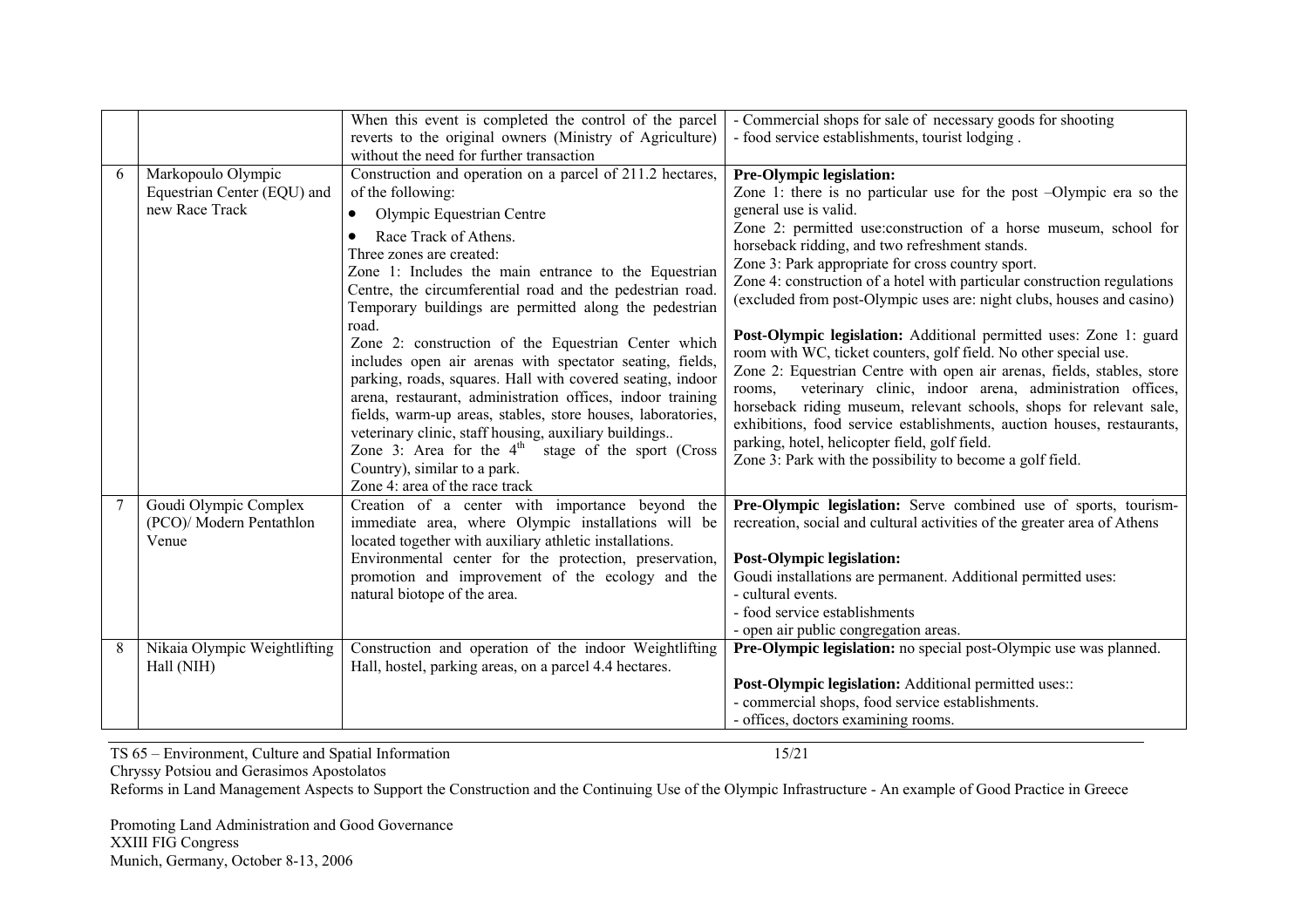|    |                           |                                                               | - cultural events                                                          |
|----|---------------------------|---------------------------------------------------------------|----------------------------------------------------------------------------|
|    |                           |                                                               | - hostels,                                                                 |
|    |                           |                                                               | - training center                                                          |
| 9  |                           |                                                               | Pre-Olympic legislation: Athletic and cultural installations,              |
|    | Faliron Olympic Complex:  | Zone A1: Permanent and temporary athletic installations       |                                                                            |
|    | - Beach Volleyball Center | and auxiliary buildings, open air parking areas.              | amphitheater of multiple uses of 4.000 seating capacity, soccer fields,    |
|    | (BVF)                     | Zone A2: Permitted: construction of permanent and             | tennis and basket ball fields, beach-volley and their accompanying         |
|    | - Sports Pavillion / TAE  | installations<br>temporary<br>athletic<br>and<br>auxiliary    | installations and open air parking spaces.                                 |
|    | <b>KWON DO (FSP)</b>      | constructions, and open air parking for serving the           | Zone A1: Ecological park and mild athletic installations with the          |
|    |                           | Olympic Games 2004, the Para-Olympics and the testing         | necessary supporting constructions                                         |
|    |                           | events in 2003.                                               | Zone B2: Esplanada Reception and Information Center, square, free          |
|    |                           | To serve beach volley-ball, a permanent open air              | space and green areas.                                                     |
|    |                           | installation is created of a 10.000 seating capacity (6.000   | Ζώνη C2: the Olympic use remains                                           |
|    |                           | seats are temporary)                                          | Marina: Nautical sports center where the installations of nautical         |
|    |                           | Zone B1 (marina): Permitted: Installations for the Nautical   | associations are sited, also the pre-existing associations of nautical     |
|    |                           | athletic center and light constructions for refreshment       | scouts, and the fishermen, and open air parking space.                     |
|    |                           | stands for the spectators and open air parking spaces.        |                                                                            |
|    |                           | Zone B2: Installations for the Reception and Information      | Post-Olympic legislation: Additional permitted uses:                       |
|    |                           | center in Esplanada square, free space and green areas,       | Zone A2, B1, B2: Cultural and athletic uses, National Nautical Sports      |
|    |                           | walking areas and light temporary constructions for           | Center and installations of the above mentioned associations,              |
|    |                           | refreshment stands, restaurants and shops to serve the        | supporting installations, marine supply facility, marine technical         |
|    |                           | visitors                                                      | support facility, administration offices, store houses, doctor's office,   |
|    |                           | Zone C1: Permitted: Permanent and temporary athletic          | toilets, food service establishments, commercial shops, open air           |
|    |                           | installations (indoor fitness hall of multiple uses) and open | congregation spaces, thematic park, indoor amphitheater of multiple        |
|    |                           | air parking spaces                                            | uses, square and free common space, guard room with WC, open air           |
|    |                           |                                                               |                                                                            |
|    |                           | Zone C2: Suggestion for an aviation museum                    | parking, information desk including shops for sale of goods of frequent    |
|    |                           | construction.                                                 | demand inside the pre-existing four stands.                                |
|    |                           |                                                               | Zone C1: Convention center inside the indoor fitness hall, municipality    |
|    |                           |                                                               | athletic installations, green and walking areas, open air parking.         |
|    |                           |                                                               | Zone C2 Spaces for cultural uses.                                          |
|    |                           |                                                               | The area of the old horse race track is transformed into free space-       |
|    |                           |                                                               | urban green areas.                                                         |
| 10 | Agios Kosmas Olympic      | Zone I (Area with permanent installations): The               | Pre-Olympic legislation:                                                   |
|    | Sailing Center (AGK)      | construction of permanent installations is permitted to       | Zone I : installation area for tourism-recreation and nautical sports use. |
|    |                           | serve the Olympics and Para-Olympics 2004.                    | In areas A and B it is permitted: hostels, commercial shops,               |
|    |                           | Zone II (Area with permanent and<br>temporary                 | restaurants, refreshment stands, congregation areas, cultural centers,     |

TS 65 – Environment, Culture and Spatial Information 16/21

Chryssy Potsiou and Gerasimos Apostolatos

Reforms in Land Management Aspects to Support the Construction and the Continuing Use of the Olympic Infrastructure - An example of Good Practice in Greece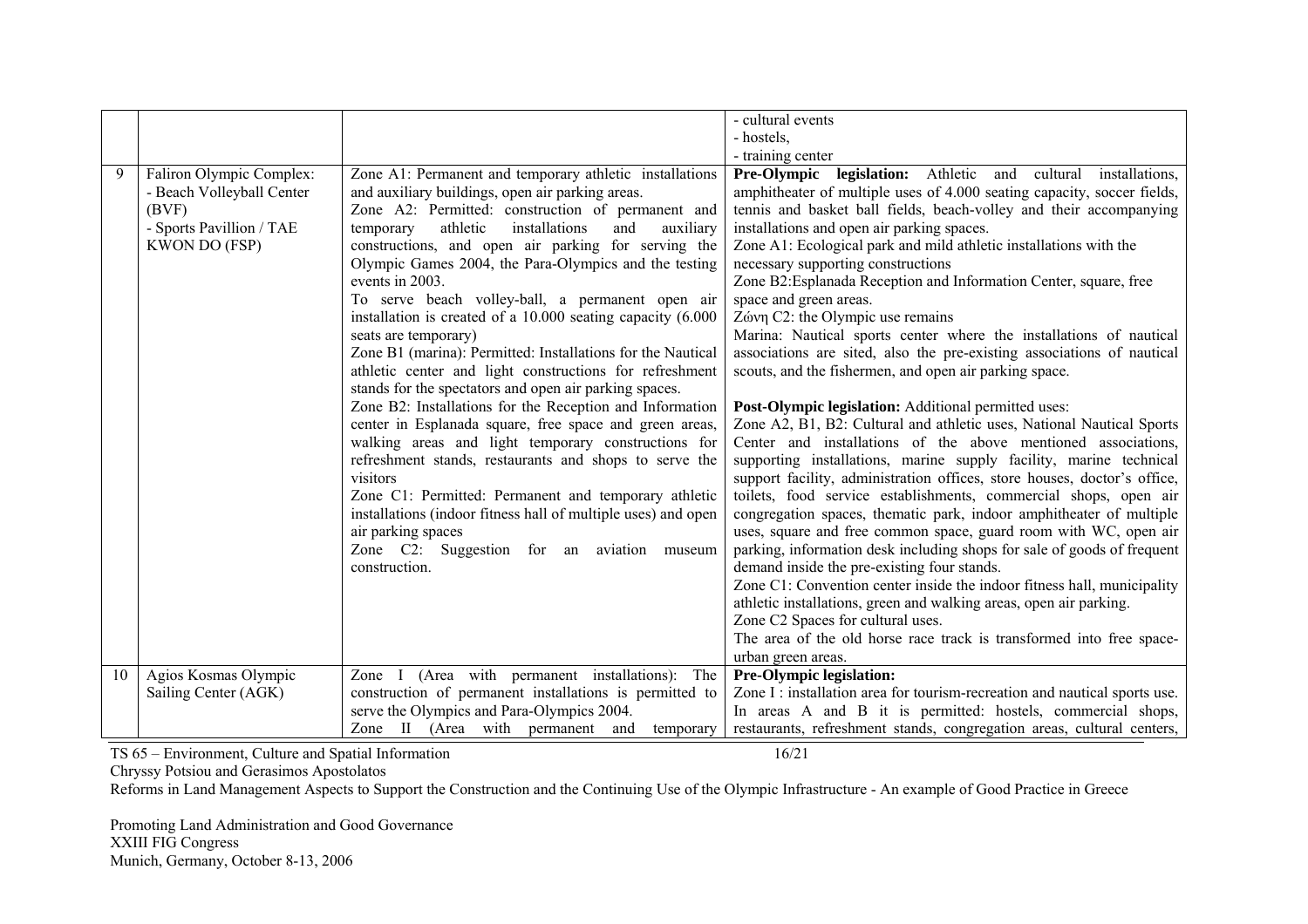|               |                                                   | installations): Construction of permanent installations is<br>permitted to serve Olympics and Para-Olympics 2004 and<br>testing events of 2002 and 2003.<br>Zone III (Area with temporary installations): The<br>construction of temporary establishments is permitted to<br>serve the above events. | worship places, indoor and open air parking, gasoline stations, athletic<br>installations, convention centers, helicopter landing pad, tourist<br>harbors, commercial exhibition installations, etc.<br>In area C the construction of buildings to serve the National Sailing<br>Association and the local nautical sports teams is permitted<br>Zone II : Area for a coastal park. In areas A and B open air cultural and<br>athletic installations are permitted, changing, locker and shower rooms,<br>toilets, and refreshment stands. Area C is for free space for the public<br>where construction is forbidden.<br>Post-Olympic legislation: Additional permitted uses:<br>Zone I: In areas A and B all uses that had been commissioned during<br>the period for the Olympics and all uses that are permitted in article 8<br>of the Presidential Decree 6/1987 (Governmental Gazette 166/D)<br>except the hotel and the night club. Only the construction of 30 five<br>stars rooms is permitted, of a total area of $1,400 \text{ m}^2$ to support the<br>marina.<br>In area C the gasoline station, refreshment stand, installations to<br>support the marina and boats, store houses, guard rooms with WC are<br>permitted.<br>In area D only portable facilities for holding exhibitions and supporting<br>the boats, and open air congregation areas are permitted.<br>Zone II : In areas B and D open air cultural and athletic installations<br>are permitted, also changing rooms and toilets, portable facilities for<br>holding exhibitions and supporting the boat needs, refreshment stands,<br>and open air congregation areas. |
|---------------|---------------------------------------------------|------------------------------------------------------------------------------------------------------------------------------------------------------------------------------------------------------------------------------------------------------------------------------------------------------|------------------------------------------------------------------------------------------------------------------------------------------------------------------------------------------------------------------------------------------------------------------------------------------------------------------------------------------------------------------------------------------------------------------------------------------------------------------------------------------------------------------------------------------------------------------------------------------------------------------------------------------------------------------------------------------------------------------------------------------------------------------------------------------------------------------------------------------------------------------------------------------------------------------------------------------------------------------------------------------------------------------------------------------------------------------------------------------------------------------------------------------------------------------------------------------------------------------------------------------------------------------------------------------------------------------------------------------------------------------------------------------------------------------------------------------------------------------------------------------------------------------------------------------------------------------------------------------------------------------------------------------------------|
|               |                                                   |                                                                                                                                                                                                                                                                                                      | In areas A and C no development of permanent construction is<br>permitted.                                                                                                                                                                                                                                                                                                                                                                                                                                                                                                                                                                                                                                                                                                                                                                                                                                                                                                                                                                                                                                                                                                                                                                                                                                                                                                                                                                                                                                                                                                                                                                           |
| <sup>11</sup> | Main Press Center (MPC)                           | Construction of a building of $28.660$ m <sup>2</sup> total area (with<br>additional underground area).                                                                                                                                                                                              | Pre-Olympic legislation: the installations will be used by the<br>Secretariat General of Sports<br><b>Post-Olympic legislation: -</b>                                                                                                                                                                                                                                                                                                                                                                                                                                                                                                                                                                                                                                                                                                                                                                                                                                                                                                                                                                                                                                                                                                                                                                                                                                                                                                                                                                                                                                                                                                                |
| 12            | <b>International Broadcasting</b><br>Centre (IBC) | Construction of a building of $68.695 \text{ m}^2$ total area size<br>(with additional underground).                                                                                                                                                                                                 | Pre-Olympic legislation: -                                                                                                                                                                                                                                                                                                                                                                                                                                                                                                                                                                                                                                                                                                                                                                                                                                                                                                                                                                                                                                                                                                                                                                                                                                                                                                                                                                                                                                                                                                                                                                                                                           |

TS 65 – Environment, Culture and Spatial Information 17/21

Chryssy Potsiou and Gerasimos Apostolatos

Reforms in Land Management Aspects to Support the Construction and the Continuing Use of the Olympic Infrastructure - An example of Good Practice in Greece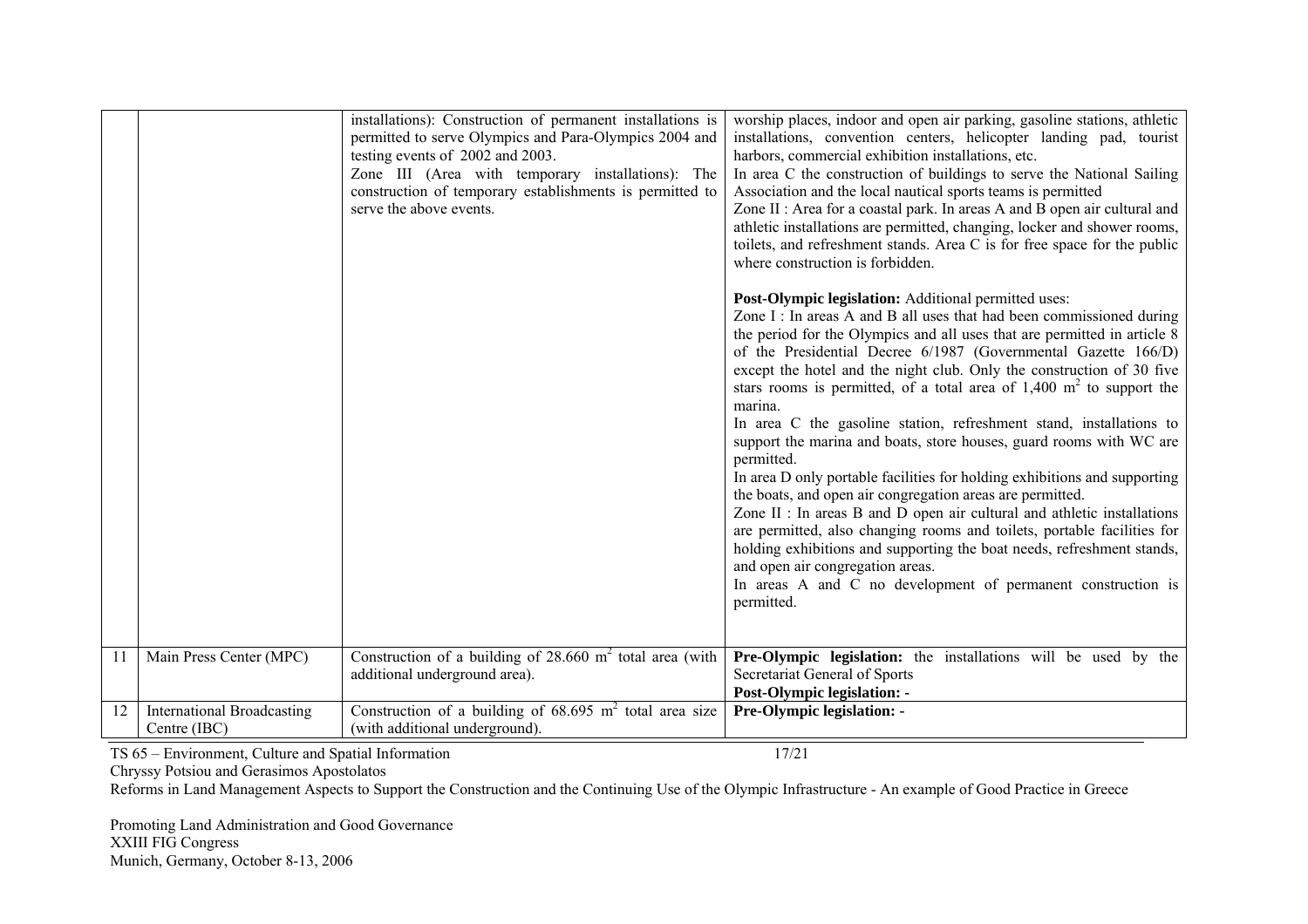|  | Post-Olympic legislation: additional permitted uses                                                                                                            |
|--|----------------------------------------------------------------------------------------------------------------------------------------------------------------|
|  | Museum of Greek Olympic Games and International Museum of<br>Classic Athletics                                                                                 |
|  | • In the International Broadcasting Centre additional uses are<br>permitted: commercial shops, restaurants and food service<br>establishments, doctor offices. |

This Appendix includes all legislated uses for the Olympic installations except the pre-existing stadiums:

- ΟΑΚΑ Olympic Complex (Olympic Stadium, Indoor Hall, Aquatic Center, Velodrome, Tennis Center, Sponsors Hosting Center, Doping Control Laboratories, International Broadcasting Center, Main Press Center)
- SEF (Peace and Friendship Stadium)
- •Karaiskaki Stadium, Piraeus
- •Kaftantzogleio Stadium, Thessaloniki
- •Pampeloponnisiako Stadium, Patras
- •Pankritio Stadium, Heraklio
- •Panthessaliko Stadium, Volos

TS 65 – Environment, Culture and Spatial Information 18/21 Chryssy Potsiou and Gerasimos Apostolatos Reforms in Land Management Aspects to Support the Construction and the Continuing Use of the Olympic Infrastructure - An example of Good Practice in Greece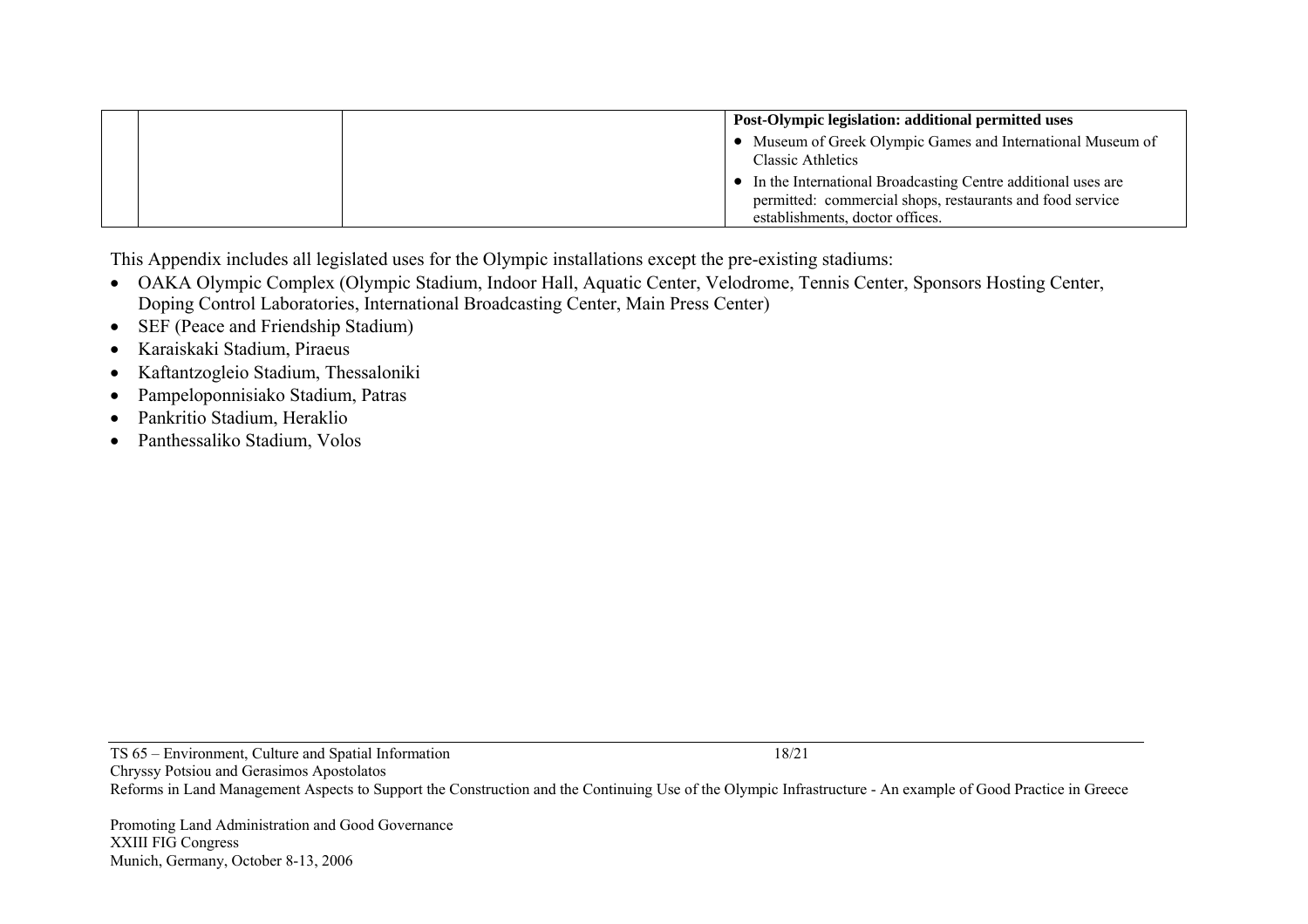## **Appendix 2: Legislation**

|                | Law       | Governmental Gazette | Title                                                                                 |
|----------------|-----------|----------------------|---------------------------------------------------------------------------------------|
|                | 1731/1939 |                      | <b>About Obligatory Expropriations</b>                                                |
| $\overline{2}$ | 797/1971  | 1/A                  | <b>About Obligatory Expropriations</b>                                                |
| 3              | 360/1976  | 151/A                | About Physical Planning, and Environment, and Plans                                   |
| 4              | 1337/1983 | 33/A                 | Extension of Urban Plans, Housing Development and relevant regulations                |
| 5              | 1515/1985 | 18/A                 | Strategic Spatial Plan and Program for the Environmental Protection of Greater Athens |
|                |           |                      | Area                                                                                  |
| 6              | 1561/1985 | 148/A                | Strategic Spatial Plan and Program for the Environmental Protection of Greater        |
|                |           |                      | Thessaloniki Area and other arrangements                                              |
| $\overline{7}$ | 2508/1997 | 124/A                | Sustainable Housing Development of cities and settlements in Greece and other         |
|                |           |                      | arrangements                                                                          |
| 8              | 2598/1998 | 66/A                 | Organization of the Olympic Games-Athens 2004                                         |
| 9              | 2730/1999 | 130/A                | Planning, Integrated Development and Execution of Olympic Games and other             |
|                |           |                      | arrangements                                                                          |
| 10             | 2741/1999 | 199/A                | Single Agency for Food Quality Control, other arrangements related to issues of the   |
|                |           |                      | Ministry of Development and other arrangements                                        |
| 11             | 2742/1999 | 207/A                | Spatial Planning and Sustainable Development and other arrangements                   |
| 12             | 2819/2000 | 84/A                 | Establishment of "Olympic Village 2004 SA" Company, Protection of Olympic             |
|                |           |                      | Symbols and Flags and other Arrangements                                              |
| 13             | 2833/2000 | 150/A                | Issues for the Protection of Olympic Games 2004 and other arrangements                |
| 14             | 2882/2001 | 17/A                 | Real Estate Obligatory Expropriation Code                                             |
| 15             | 2912/2001 | 94/A                 | Adjustment to the 94/56/EU of the European Council about the fundamental principles   |
|                |           |                      | for accidents and events of civil Aviation- Empowerment of state supervision on civil |
|                |           |                      | aviation and other arrangements                                                       |
|                |           |                      |                                                                                       |
| 16             | 2947/2001 | 228/A                | Issues for the Olympic Hospitality, Construction Works for the Olympic Infrastructure |

TS 65 – Environment, Culture and Spatial Information 19/21

Chryssy Potsiou and Gerasimos Apostolatos

Reforms in Land Management Aspects to Support the Construction and the Continuing Use of the Olympic Infrastructure - An example of Good Practice in Greece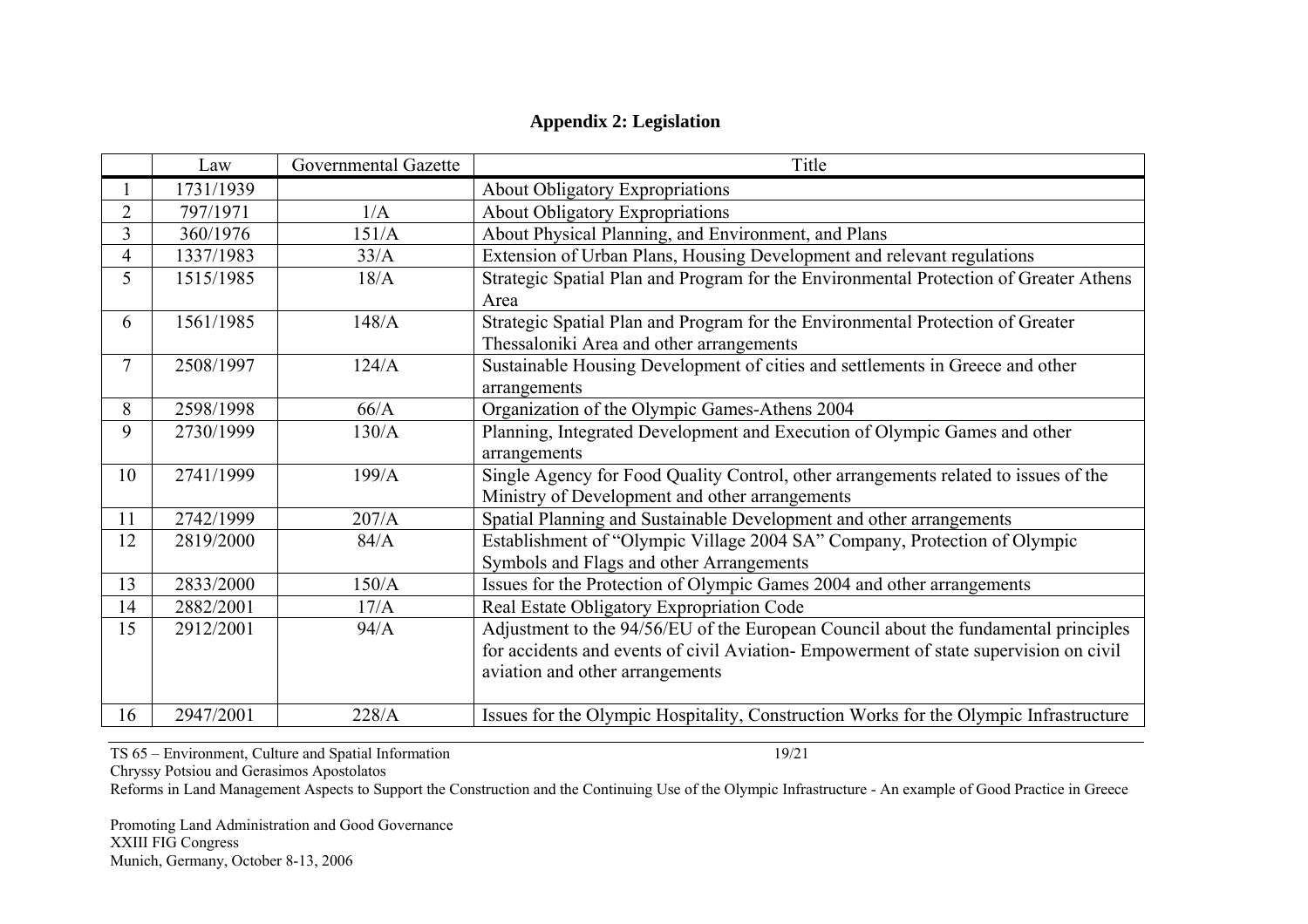|    |           |       | and other arrangements                                                                            |
|----|-----------|-------|---------------------------------------------------------------------------------------------------|
| 17 | 2985/2002 | 18/A  | Adjustment of the Arrangements of Real Estate Obligatory Expropriation Code to the                |
|    |           |       | Hellenic Constitution                                                                             |
| 18 | 2990/2002 | 30/A  | Ratification of the 21 <sup>st</sup> Dec 2001 Legislative Act About "Responsibility of the Court" |
|    |           |       | for obligatory expropriation cases, taxation and custom control regulations"                      |
| 19 | 3010/2002 | 91/A  | Harmonization of Law 1650/1986 according to Guidelines 97/11EU and 96/61 EU,                      |
|    |           |       | boundary determination and regulations for streams and other arrangements                         |
| 20 | 3057/2002 | 239/A | Amendment and Completion of Law 2725/1999, for regulating issues of the                           |
|    |           |       | responsibility of the Ministry of Culture and other arrangements                                  |
| 21 | 3207/2003 | 302/A | Regulation of issues related to the Olympic Preparation and other arrangements                    |
| 22 | 3254/2004 | 137/A | Regulation of issues for the Olympic and Para-Olympic Games 2004 and other                        |
|    |           |       | arrangements                                                                                      |
| 23 | 3342/2005 | 131/A | About the Sustainable Development and Social Value of the Olympic Installations,                  |
|    |           |       | Permitting, Uses, Operation-Establishment, Organization and Operation of the General              |
|    |           |       | Secretariat for the Post-Olympic Development of the Olympic Installations                         |